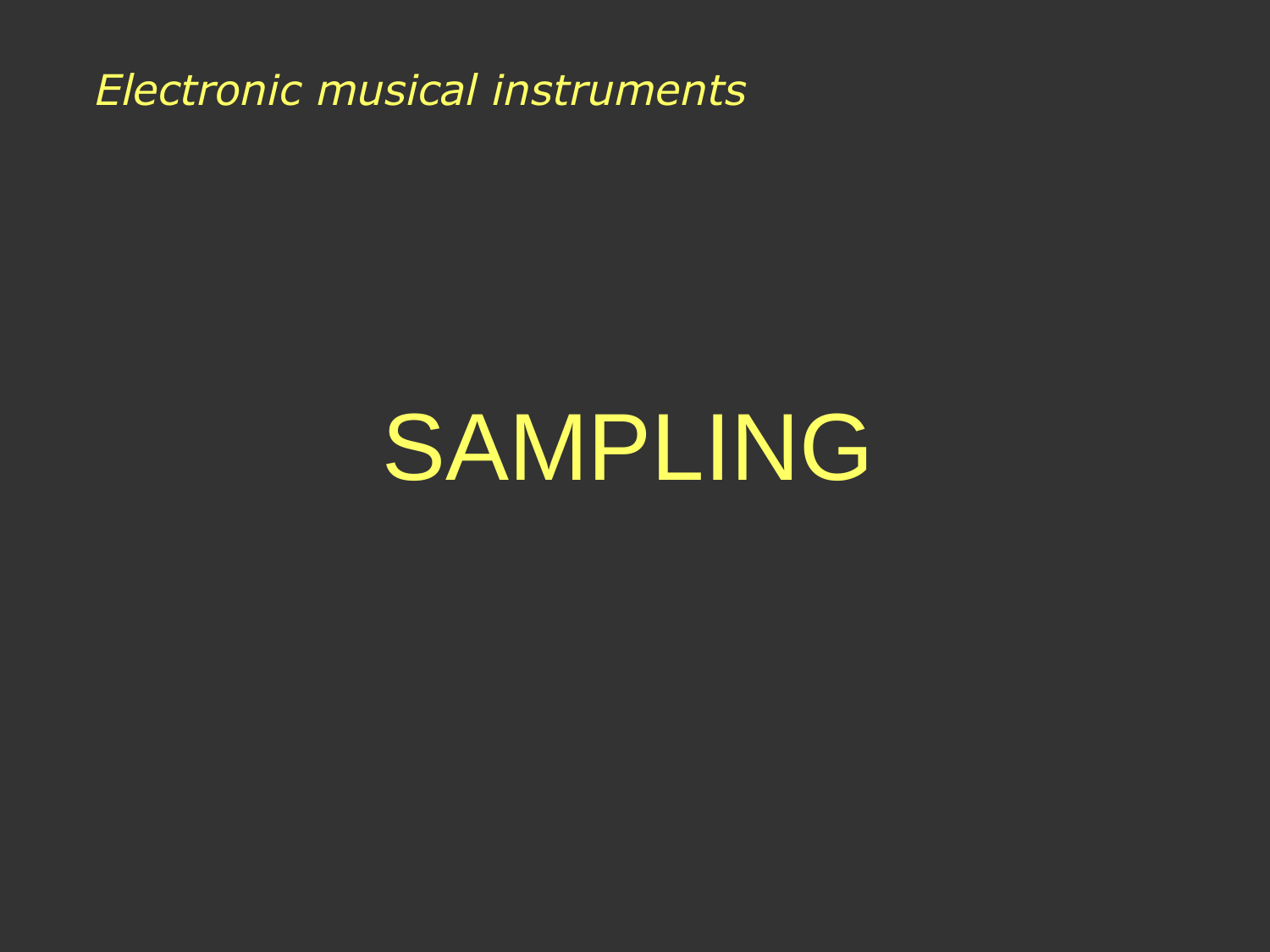# Sampling

- Sampling generates musical sounds in EMIs by playing back recorded sounds - samples.
- The recorded sounds are processed with simple operations: transposition, looping, filtering, adding envelope, adding sound effects.
- With sampling, we can turn any sound source into a musical instrument.
- It's not a sound synthesis the sound is not created from scratch, we start with an already existing sound.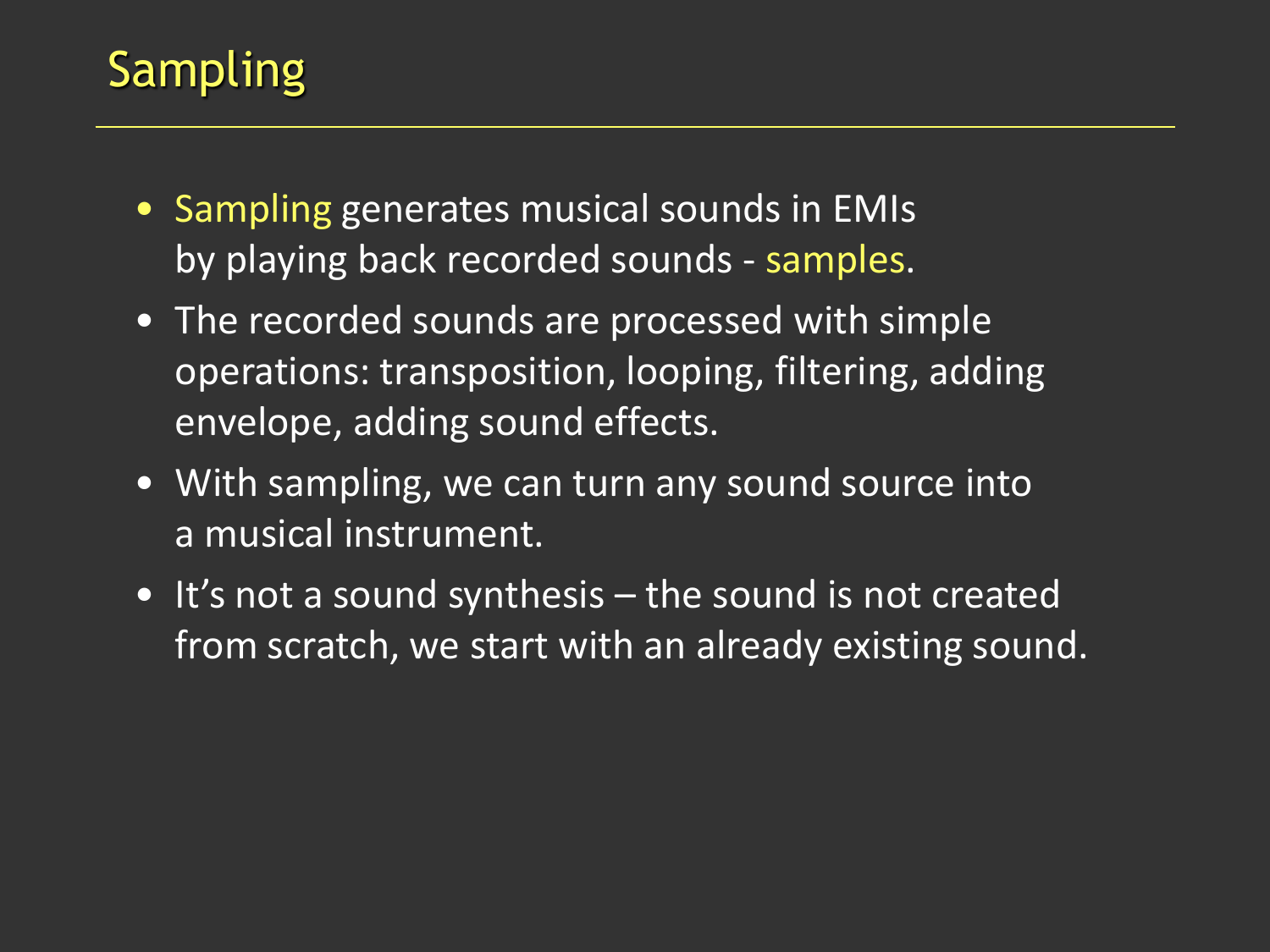#### Sampler

#### Sampler – an EMI that is able to:

- create instruments from sound samples,
- play back the samples, allowing a musician to play on it and use it as a musical instrument.

Sampler types:

- hardware (with keyboard or as a sound module),
- software (virtual).

Usually, we use computer software to create instruments from sound samples.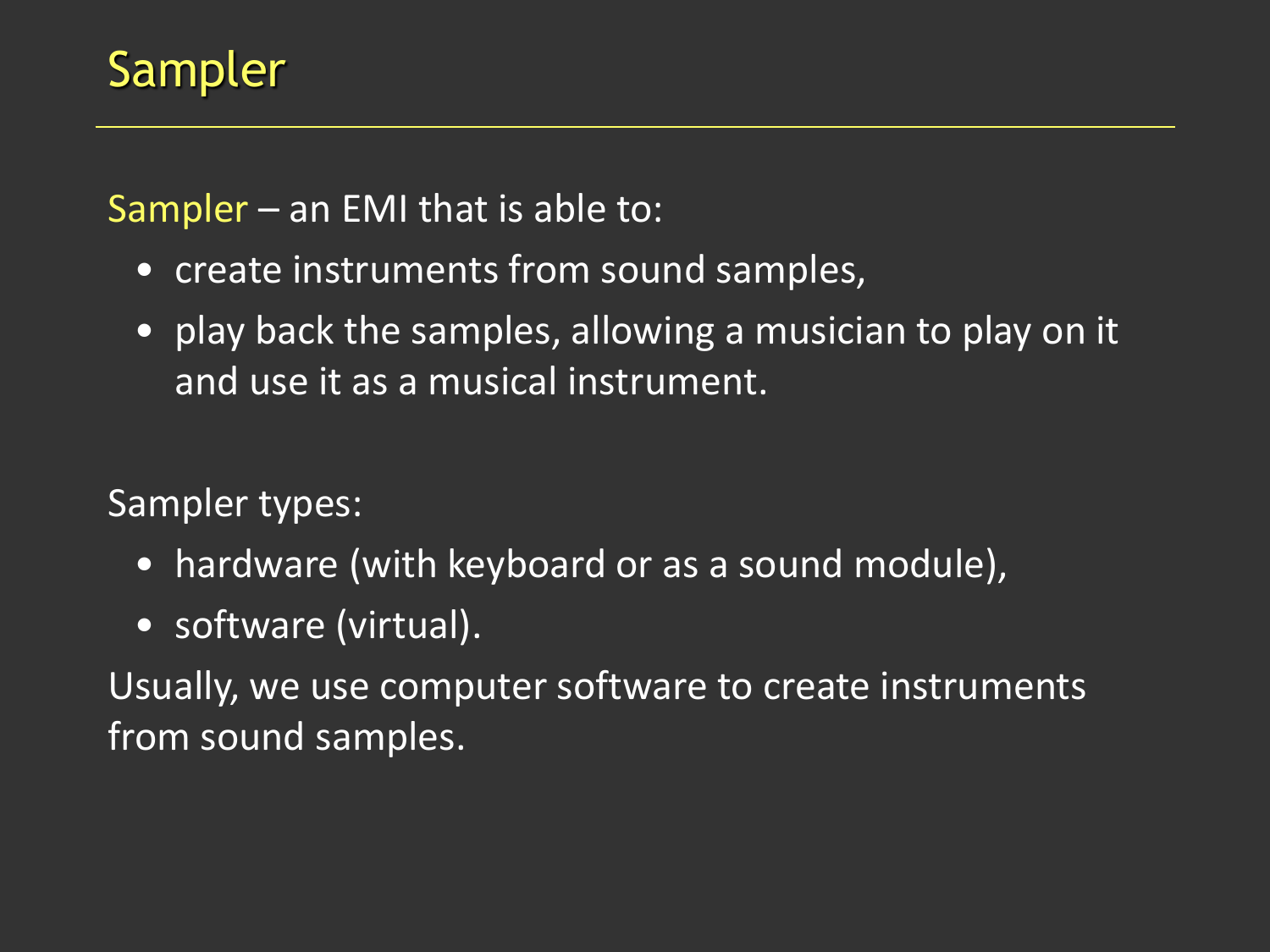Sound sample:

- a digital signal a digitized sound,
- a sample (an example) of sounds that a given source can produce (a sample of many possibilities), e.g. a musical instrument played with a specific articulation.

Do not confuse a sound sample (a sound recording) with a signal sample (a single value of a digital signal).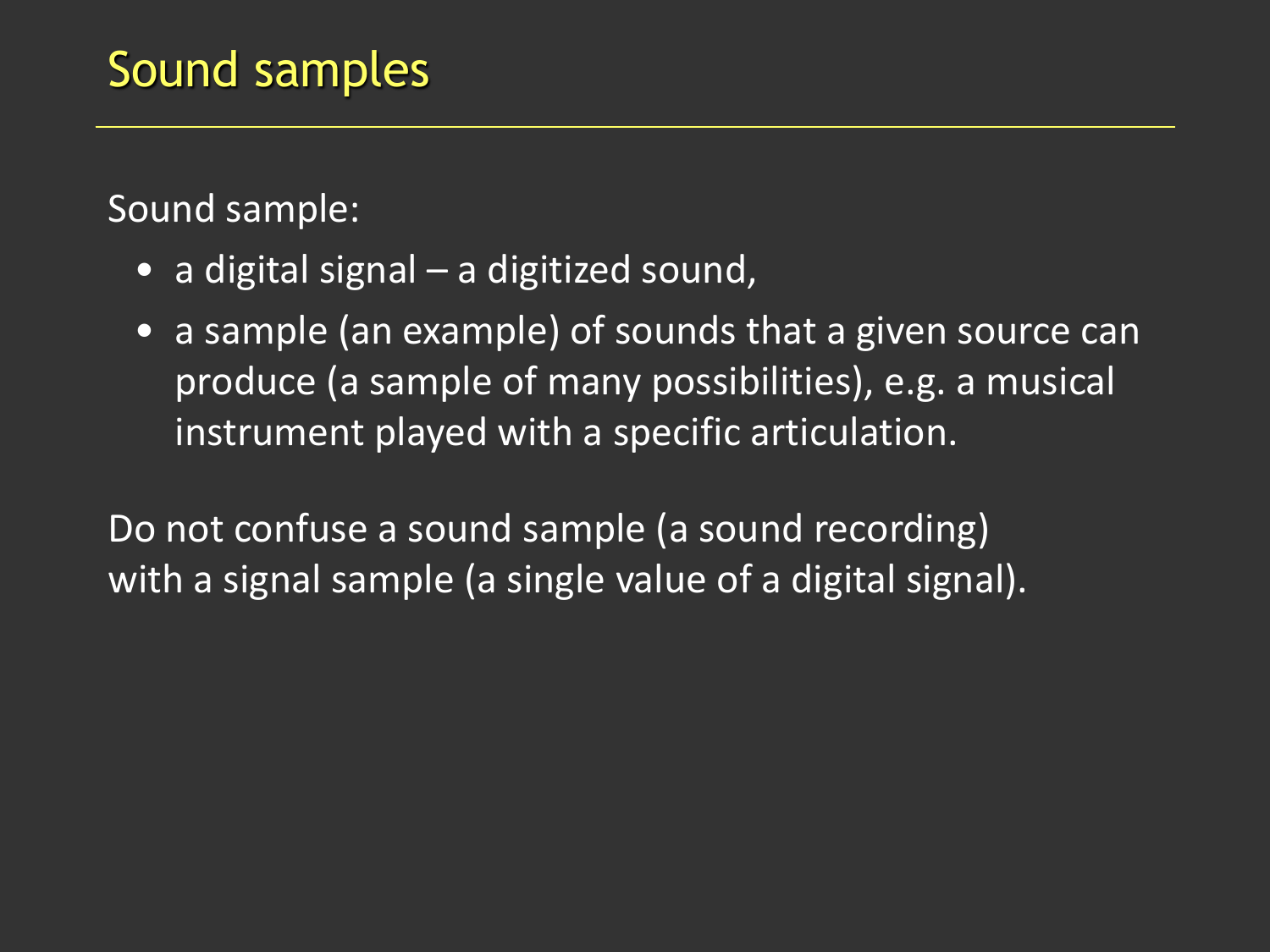We can create instruments from samples that we recorded, or we can use existing instrument banks.

Recorded samples have to be pre-processed in a sound editor:

- trimming (silence and unwanted parts removal),
- loudness normalization (important!),
- adding sound effects,
- it is useful to determine the pitch.

It is worth to record several samples of the same sound and select the best sounding one.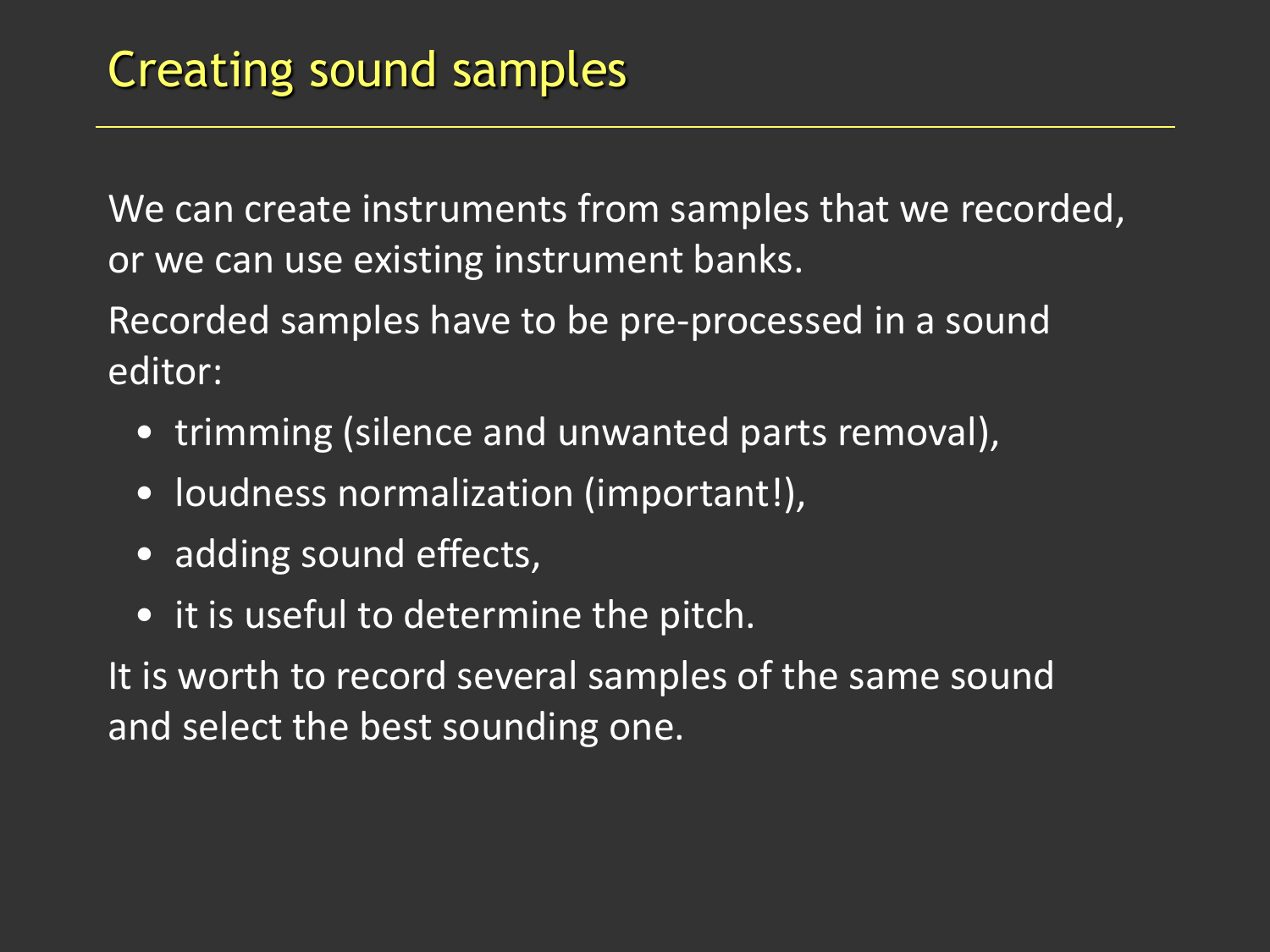# **Looping**

- We can play back the samples:
	- once, from the beginning to the end (e.g. percussive),
	- looped (repeating).
- The problem: we want the sound to continue playing until we release the key. But the recorded sample has a defined duration.
- Sample looping allows for repeating a selected sample part and to lengthen the sound as much as needed.
- We don't have to loop the whole sample, we can select a looped fragment, e.g. a sustain phase of a sound.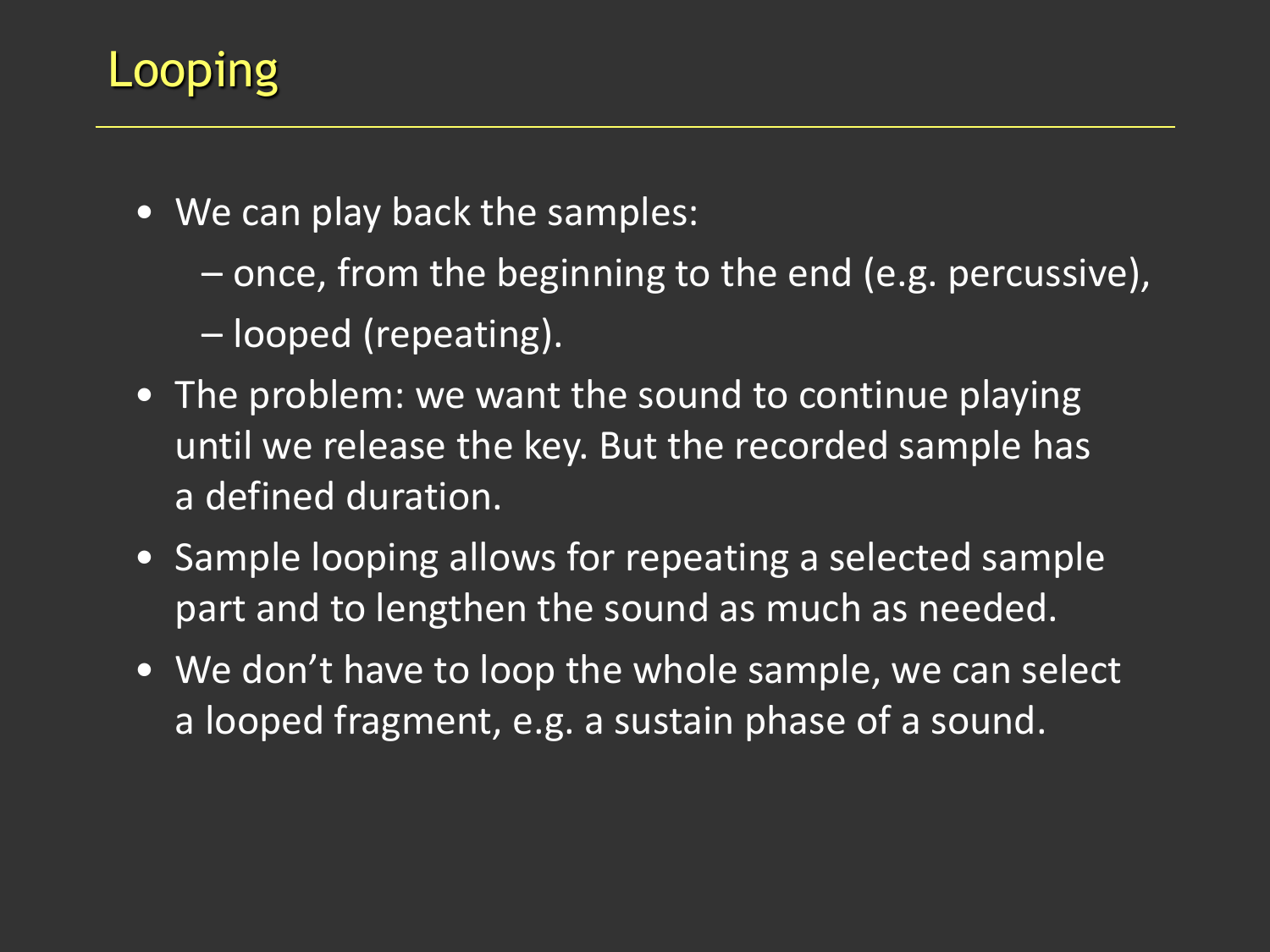# Looping

- In many cases, looping the whole sound is not what we need.
- We let the attack phase play once.
- We usually loop a single "pseudo period" of a sound, near the beginning of the sustain phase.

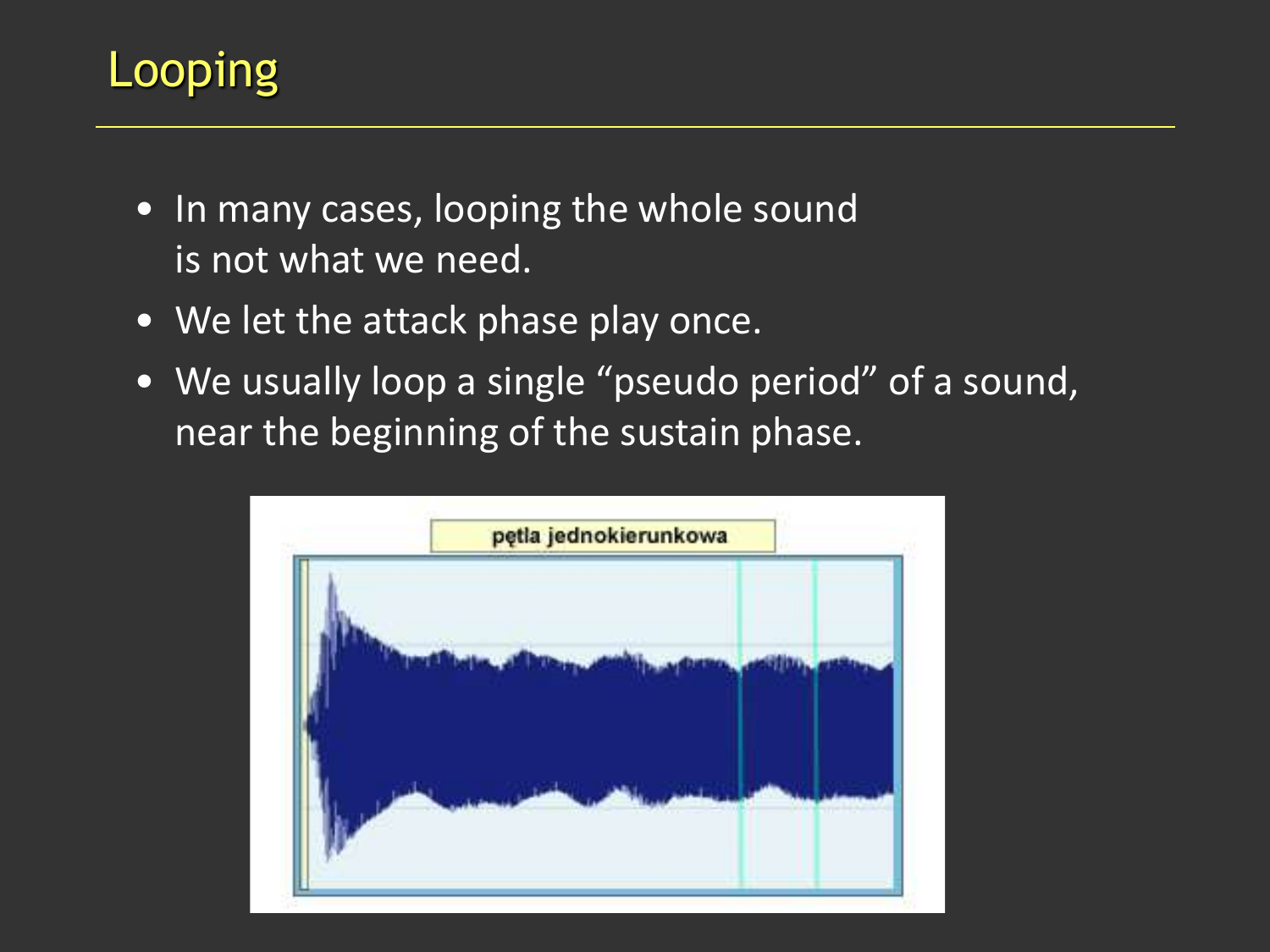# **Looping**

- Usually, we set the beginning and the end of the loop at the zero crossing, to avoid amplitude jumps.
- We try to select a looped fragment that is identical to a fragment before the loop (software helps with that by showing an overlapped fragment on a time plot).
- We can remove the sound part after the loop. In the release phase, we continue to play the loop, with added envelope that fades out the sound.

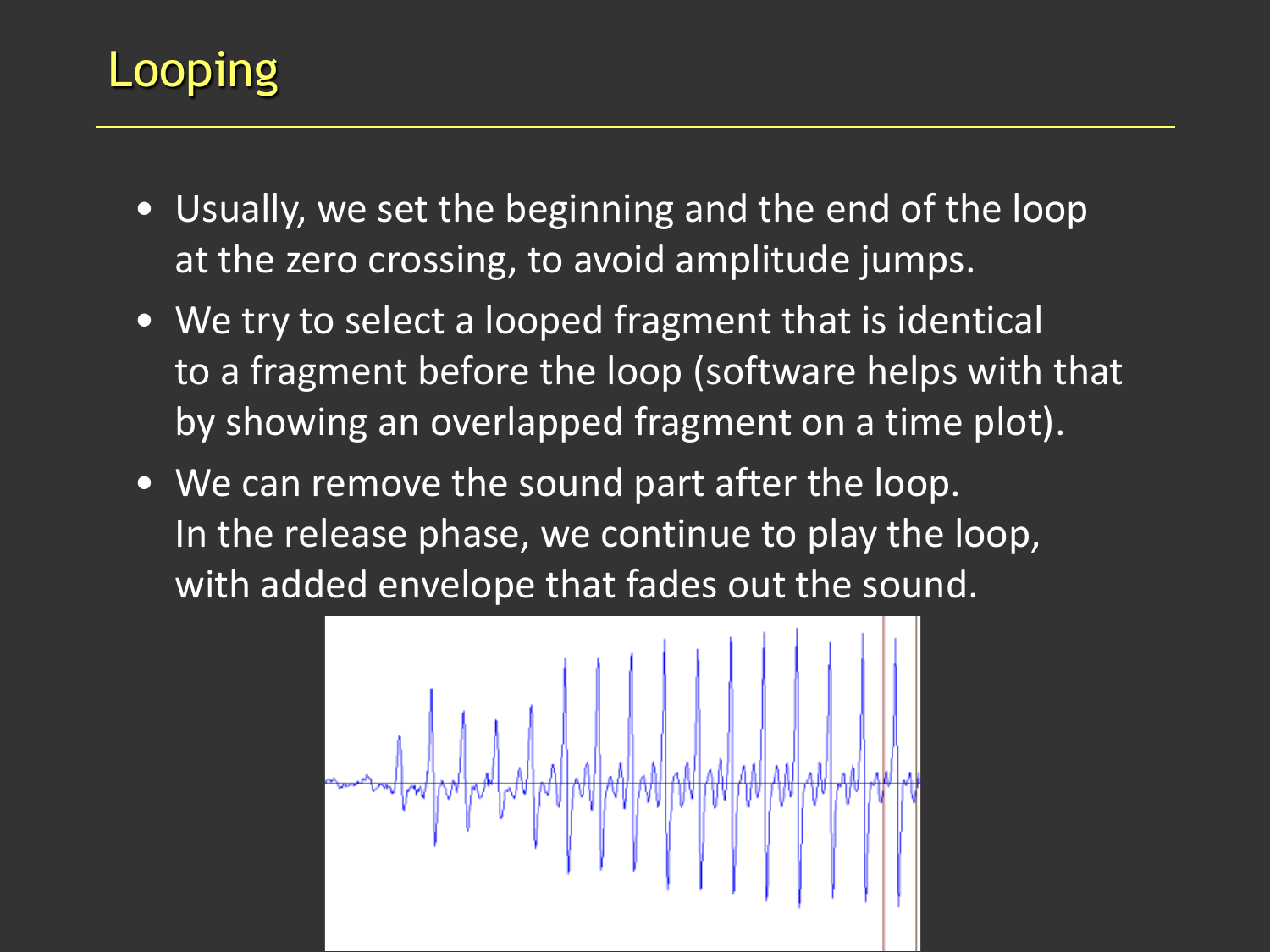## Looping examples





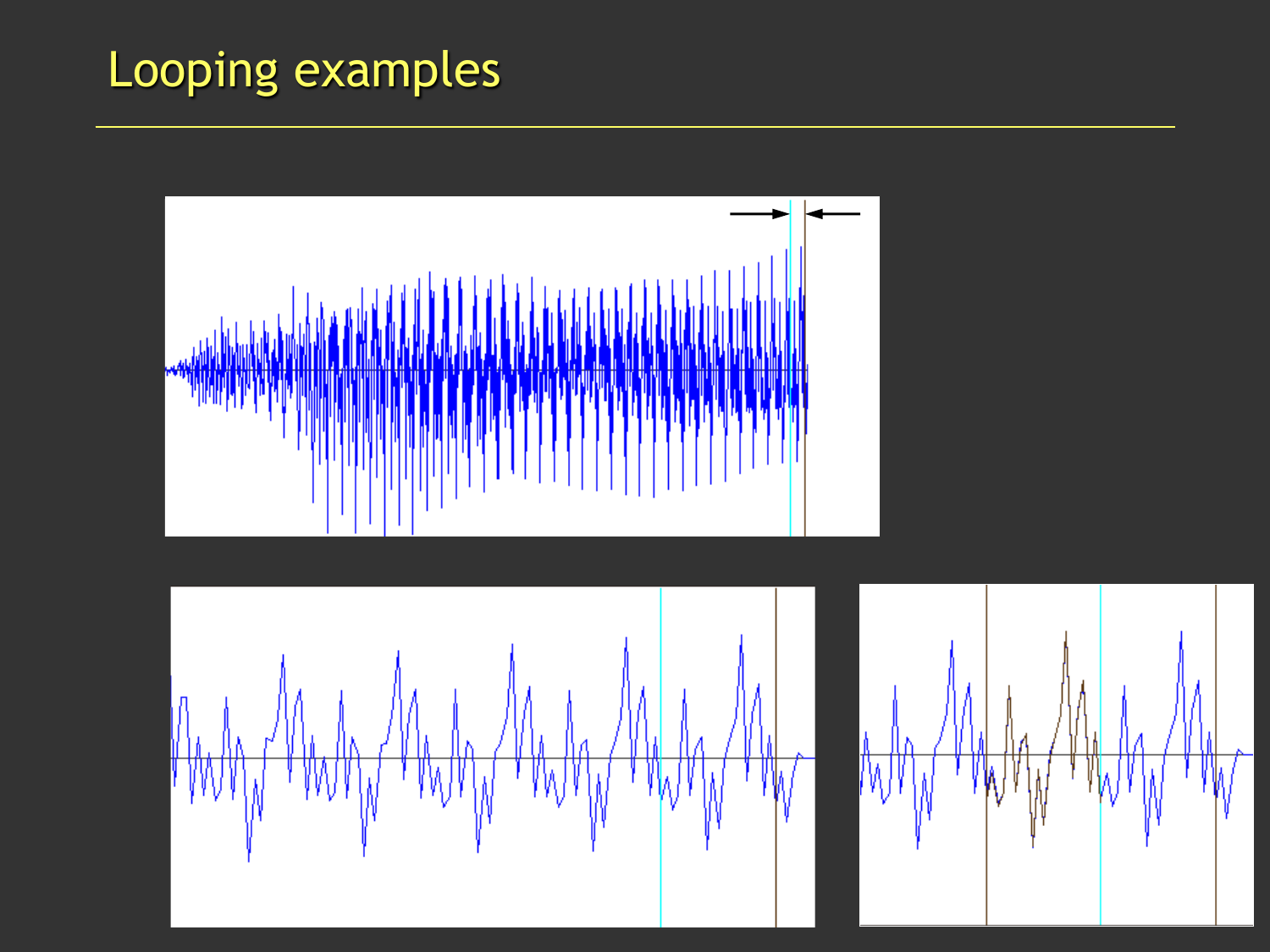#### Root key

- A sample is described by its fundamental frequency:
	- we need to determine that frequency with a sound analyzer (e.g. SPEAR)
	- samplers often can determine the frequency automatically, but sometimes they fail, we have to verify the result.
- If we know the fundamental frequency, we can assign the sample to a key number that plays that frequency - this is a root key.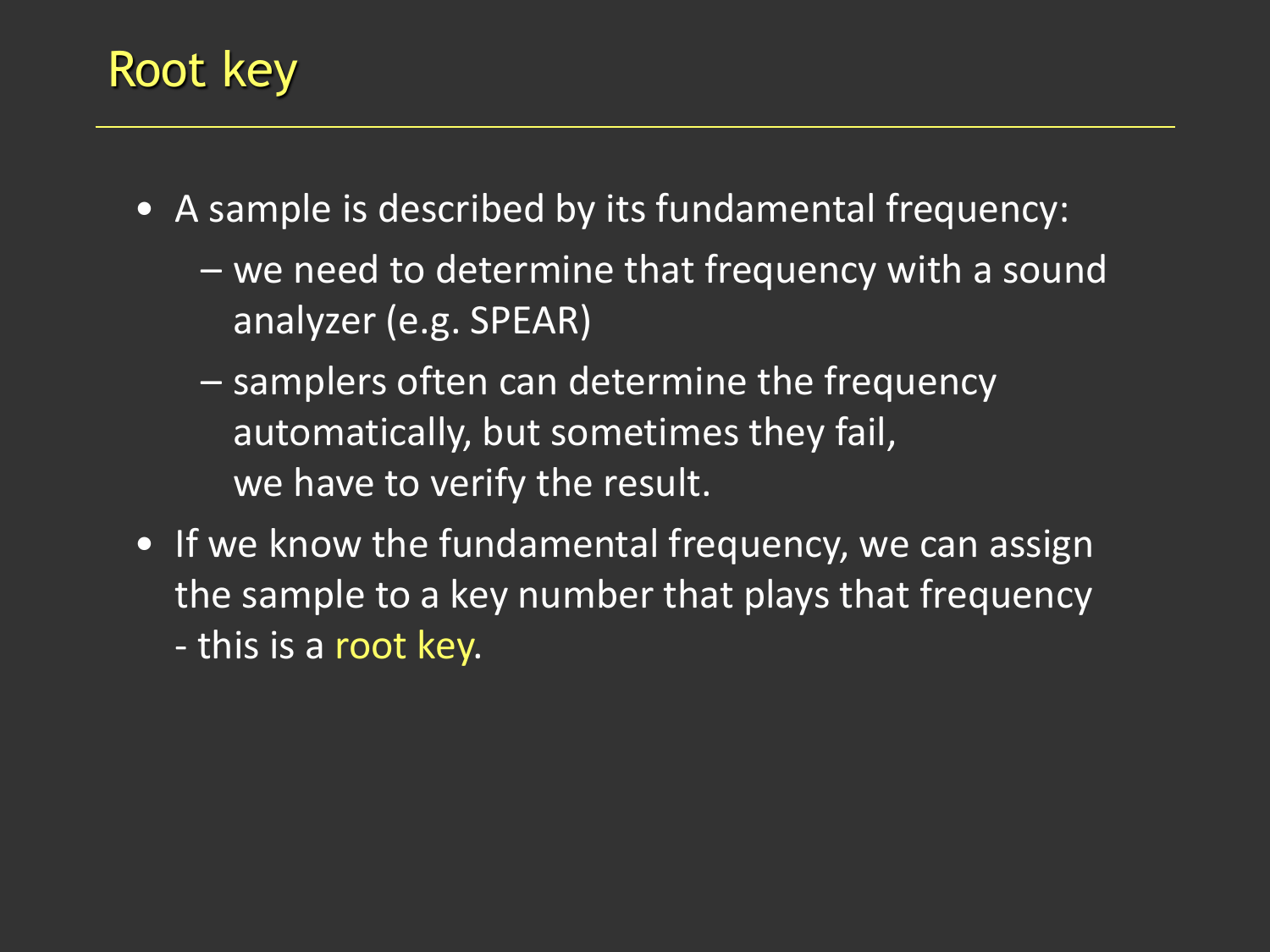### Sample transposition

- We determine a range of keys that play the sample.
- We want each key to play different pitch.
- A sampler automatically transposes the sample (changes the pitch) within a defined range.
- Transposition is done by resampling.
- Resampling causes temporal distortions:
	- the sound becomes shorter when transposed up,
	- the sound becomes longer when transposed down.
- It's not a big problem for looped sample sections, but sample parts played only once (e.g. the attack) become distorted.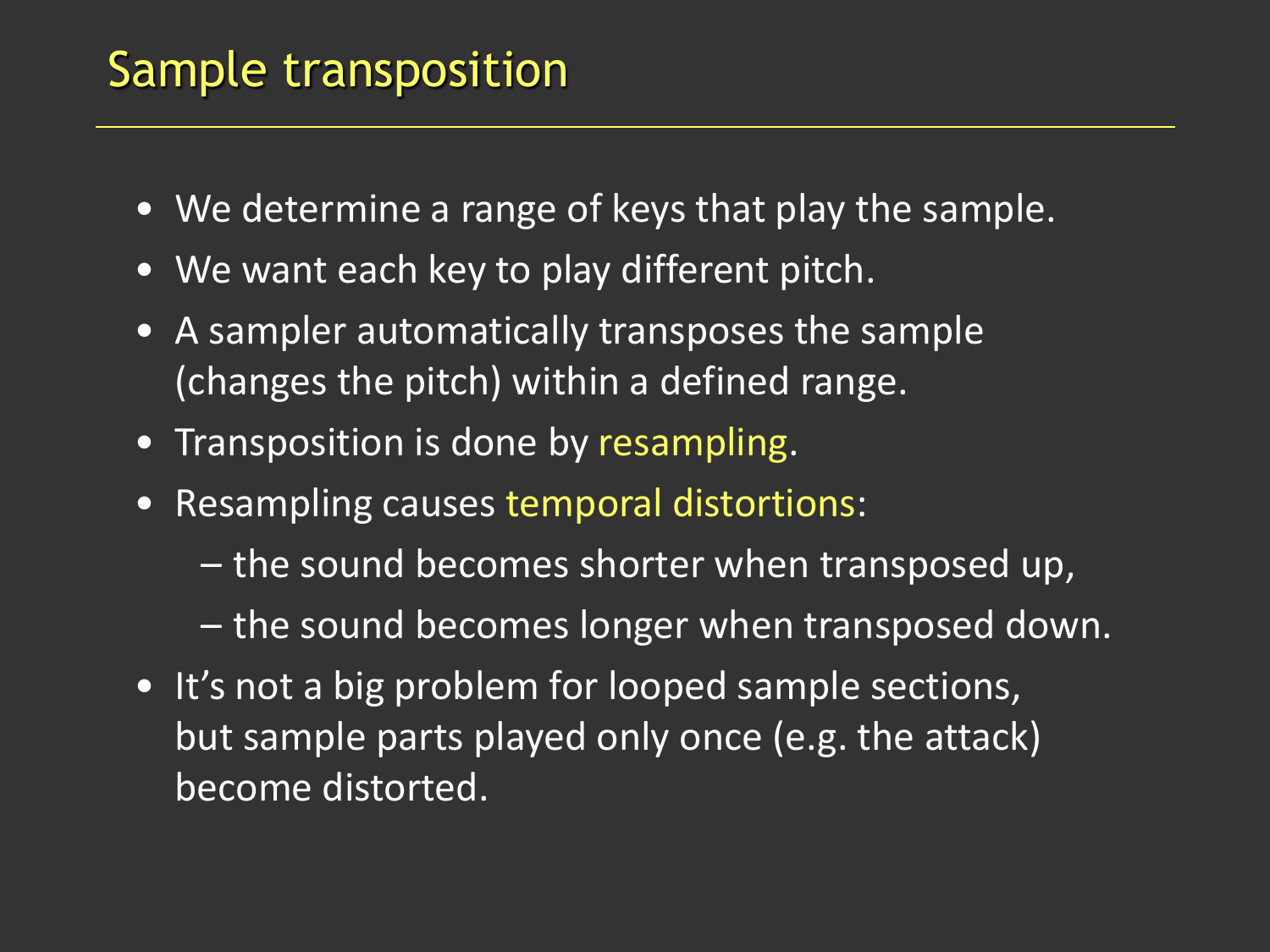## Sample transposition

- A range of frequencies in which transposition works fine is usually not very wide (especially without looping).
- How do we cover the entire keyboard?
- An obvious solution: we record a separate sample for each key. But it's very difficult in practice:
	- we need to ensure the same timbre for all samples,
	- it is very difficult to tune the instrument (each sample must be carefully tuned),
	- it is time consuming,
	- it takes a lot of memory.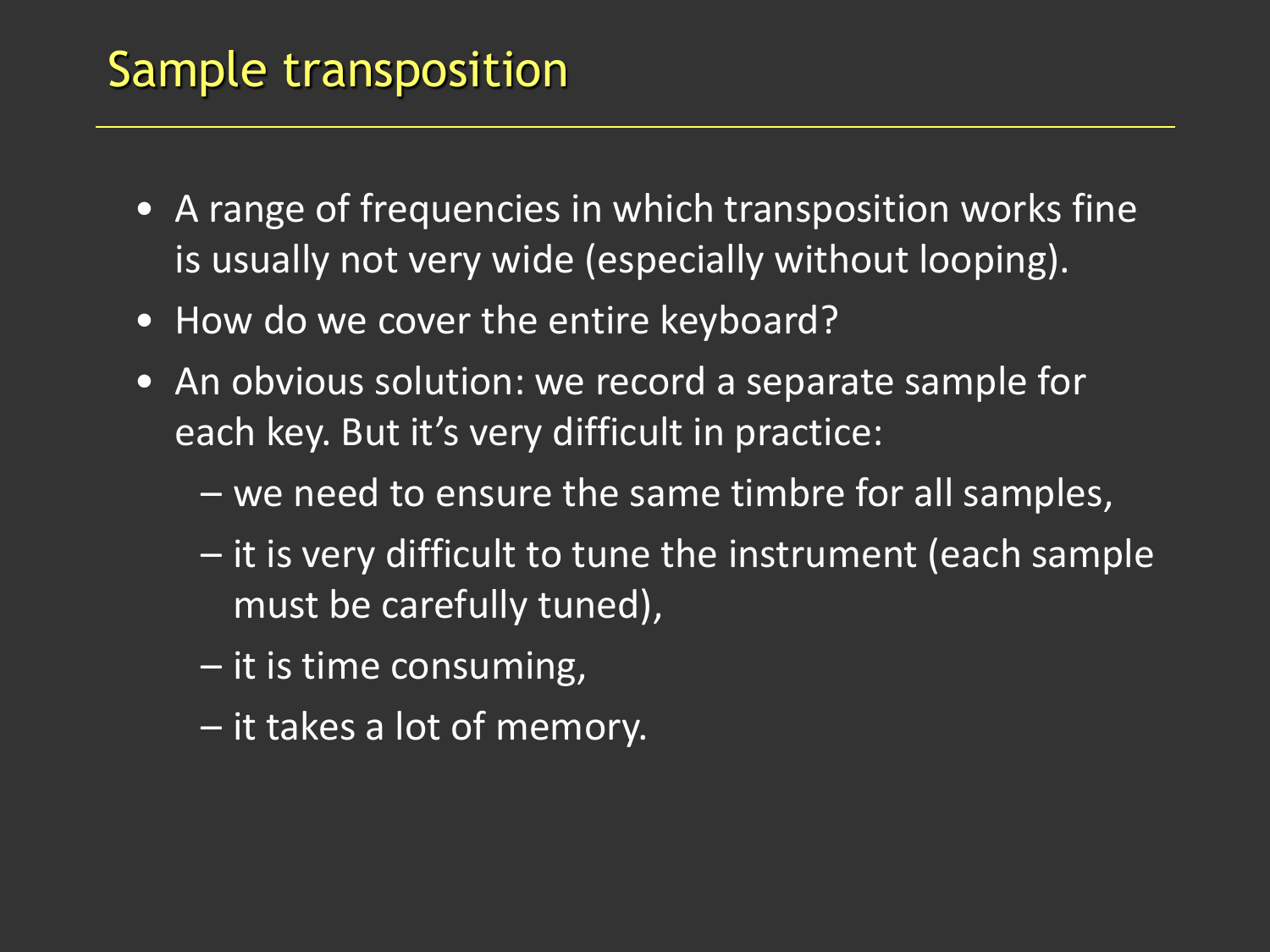In practice, we use multisampling:

- we record several samples with different pitch,
- we assign each sample to a root key and we define the transposition range,
- we select samples and tune the instrument so that skipping between samples is not noticeable, so the timbre and articulation of recorded samples must be similar.

A set of samples of the same source and their assignment to key numbers is called a split or a map.

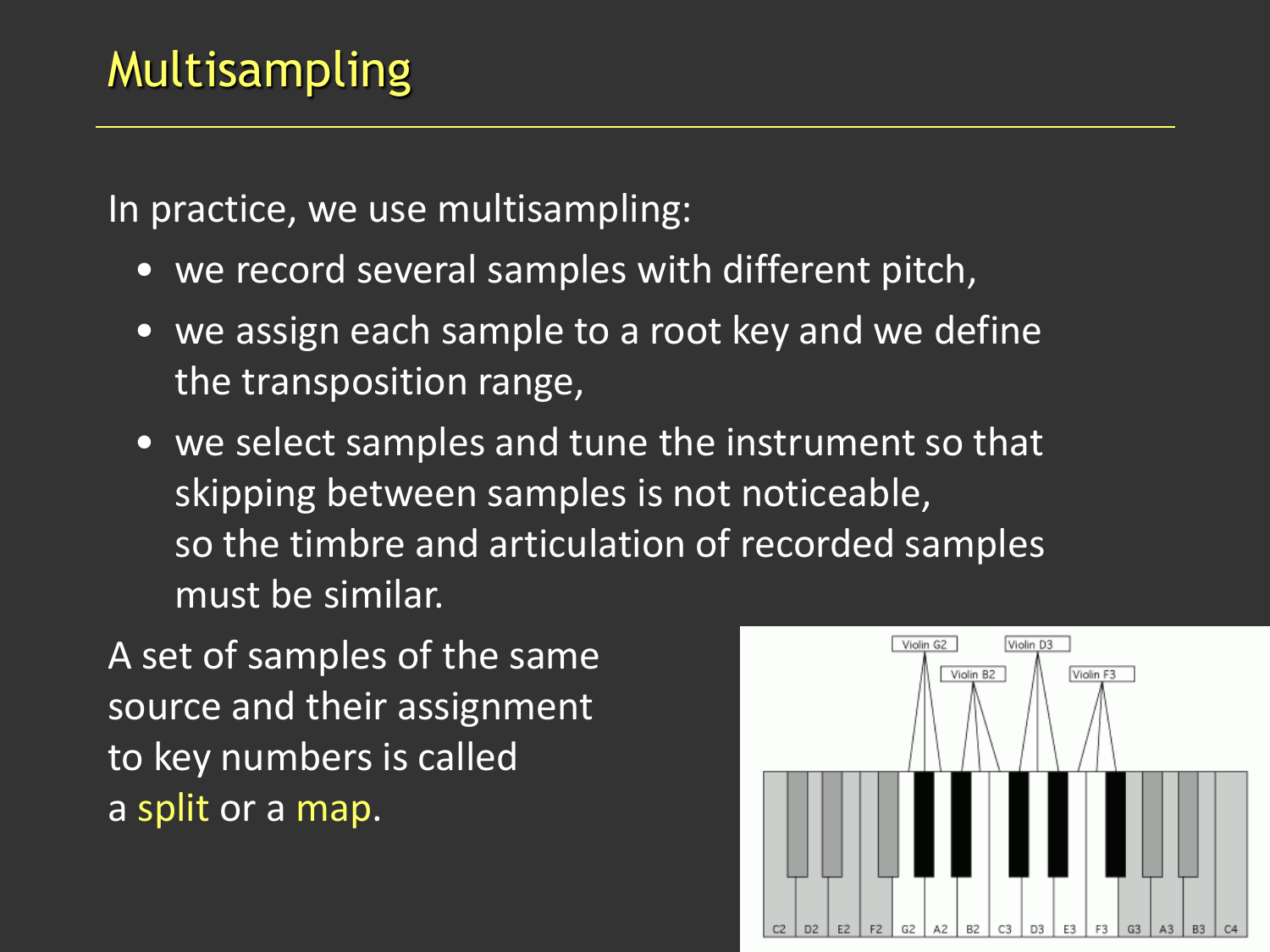How many samples do we need to cover the entire keyboard? That depends on how good the transposed samples sound. In practice:

- we start with a sample in the middle of a keyboard,
- we transpose it and we determine the range of keys in which the sample sounds good,
- we add another sample outside that range, and we repeat the process until the whole keyboard is covered.

Usually, we put more samples in the middle range and less samples at the edges.

Samples should have the same articulation and timbre.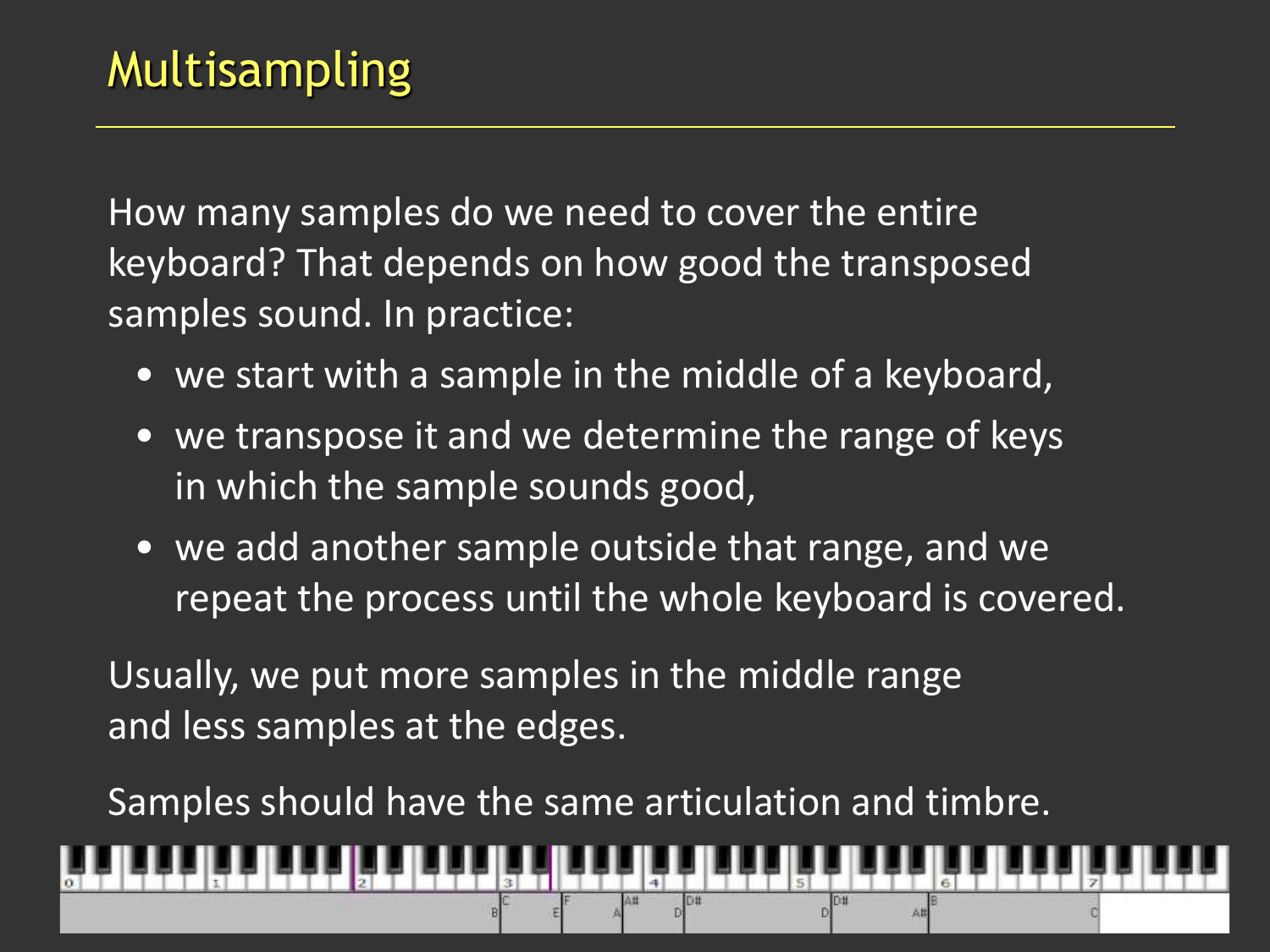What can we do if we cannot obtain several samples with different pitch (only a single pitch can be recorded)?

- We can only process the sample offline, using a sound editor and transposition algorithms.
- We produce artificial samples with different pitch.
- We try to transpose the samples without altering their duration.
- Some examples of algorithms:
	- PSOLA (an algorithm for speech pitch shifting),
	- additive resynthesis (very useful here!).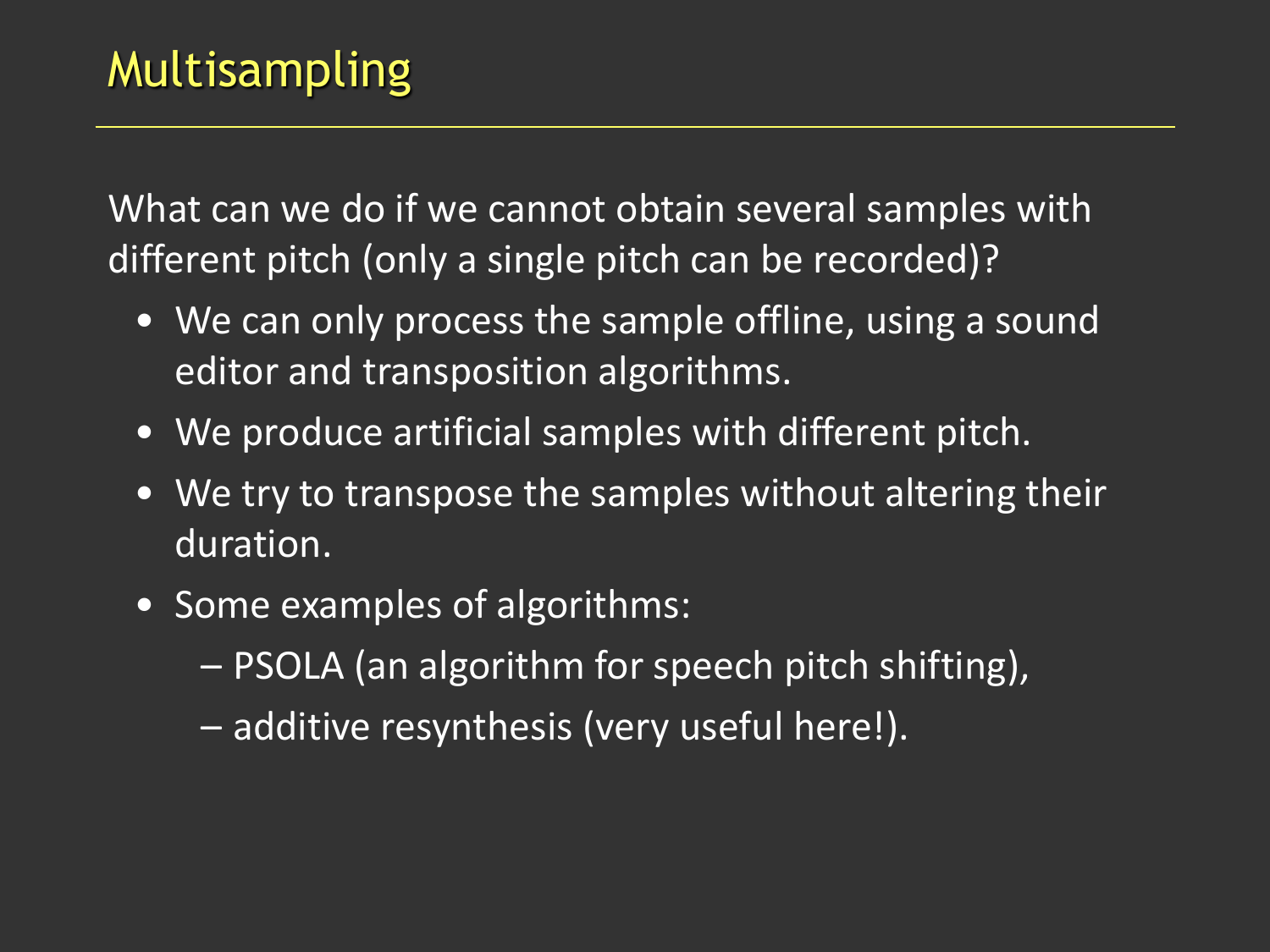## Multilayering

- Multilayering: two or more samples are assigned to the same key, forming layers.
- When a key is pressed, multiple sounds may be produced.
- Multisampling and multilayering are often used together.

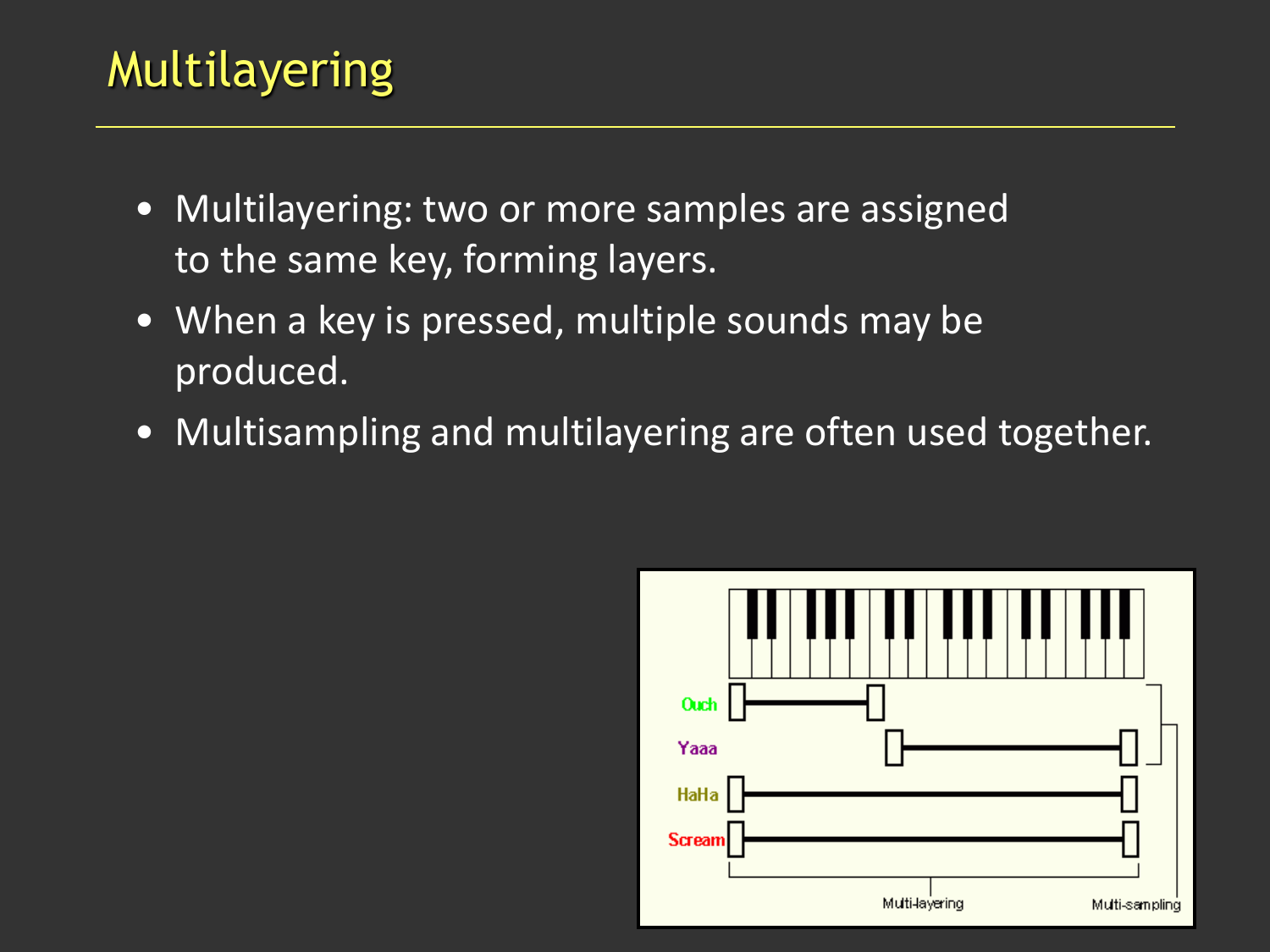A practical example of multilayering in samplers:

- We record samples of an acoustic guitar, with different pitch and different articulation (normal, soft, strong pick).
- For each articulation, we create a separate layer.
- We use multilayering we assign layers to the same keys.
- A layer is selected according to the velocity parameter (a strength of key pressing).
- We can also mix the layers with different proportions.
- This way, we can introduce some articulation into the instrument.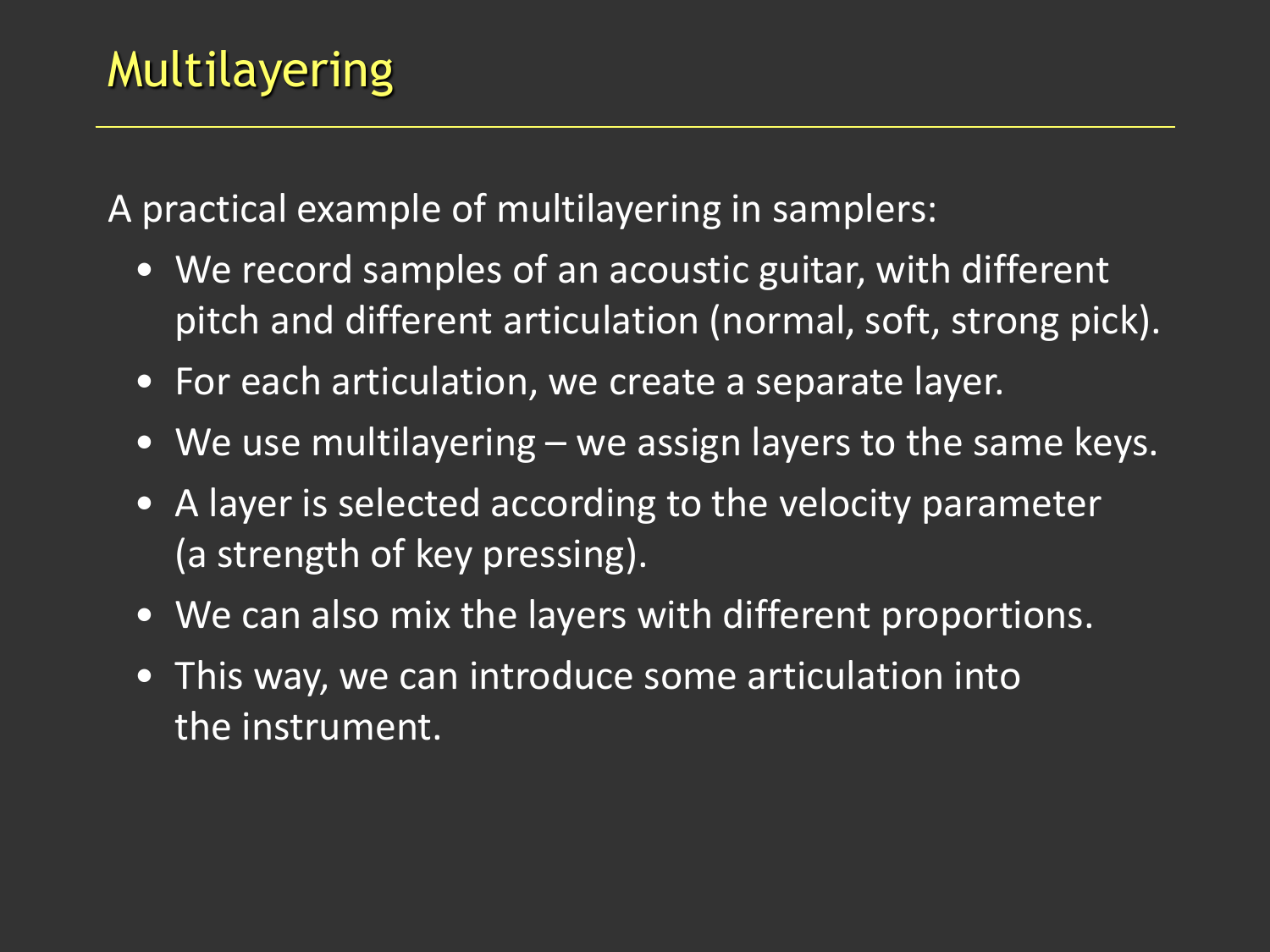Instrument in a sampler is a set of samples of the same sound source, with different pitch.

- Sample is assigned to a root key*.*
- Split defines the transposition range for each sample.
- All samples and their splits create an instrument.
- Sometimes, instruments are grouped into presets, allowing us to use multiple instruments at the same time (with multilayering or a keyboard split).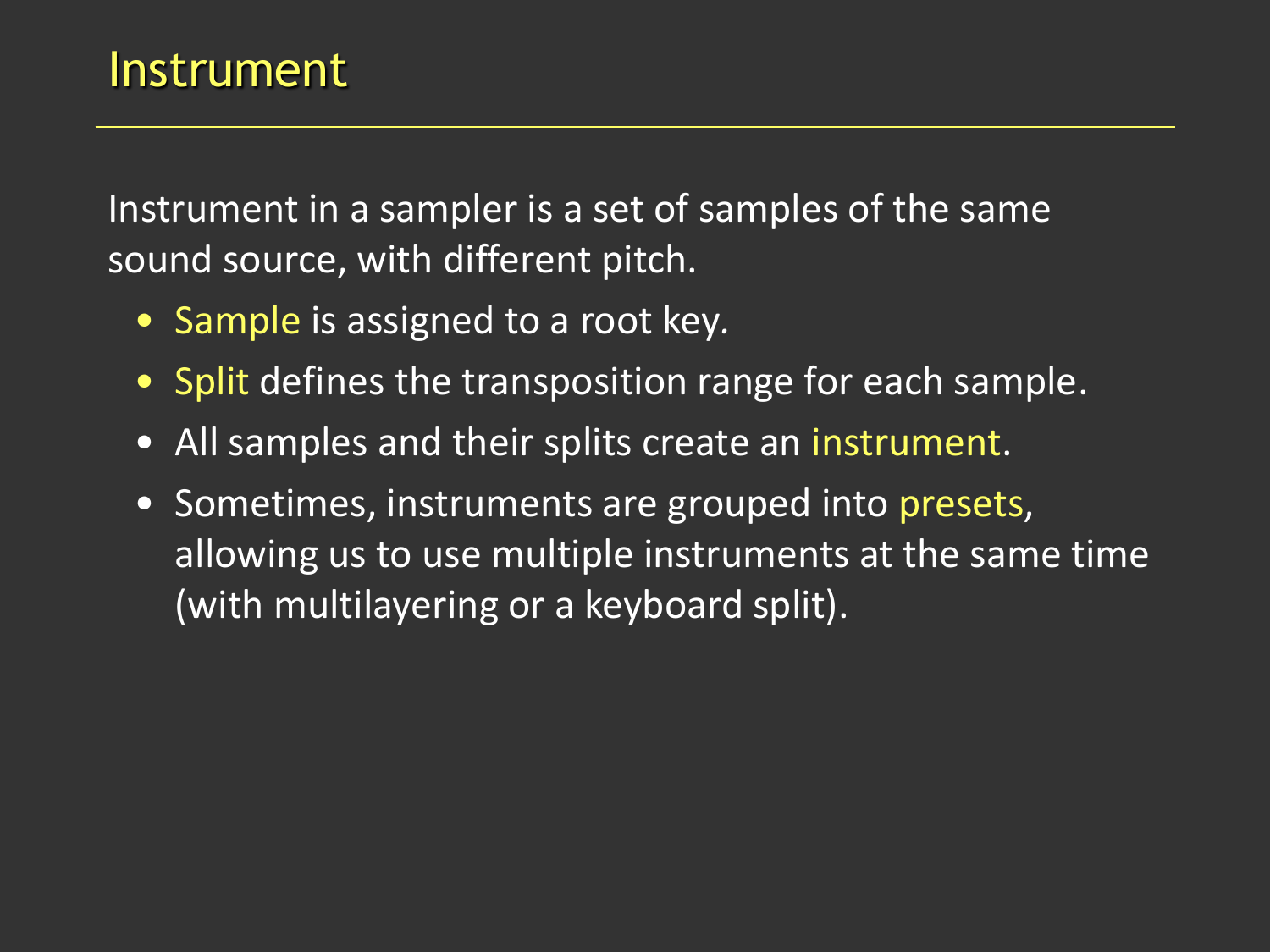### Bank

- Bank is a set of instruments, presets and samples that are loaded into the sampler memory.
- We can use any instrument that is present in the active bank.
- If we need an instrument from another bank, we need to unload the current bank and load another one.
- In a software sampler, a bank is usually contained in a single file loaded to the program.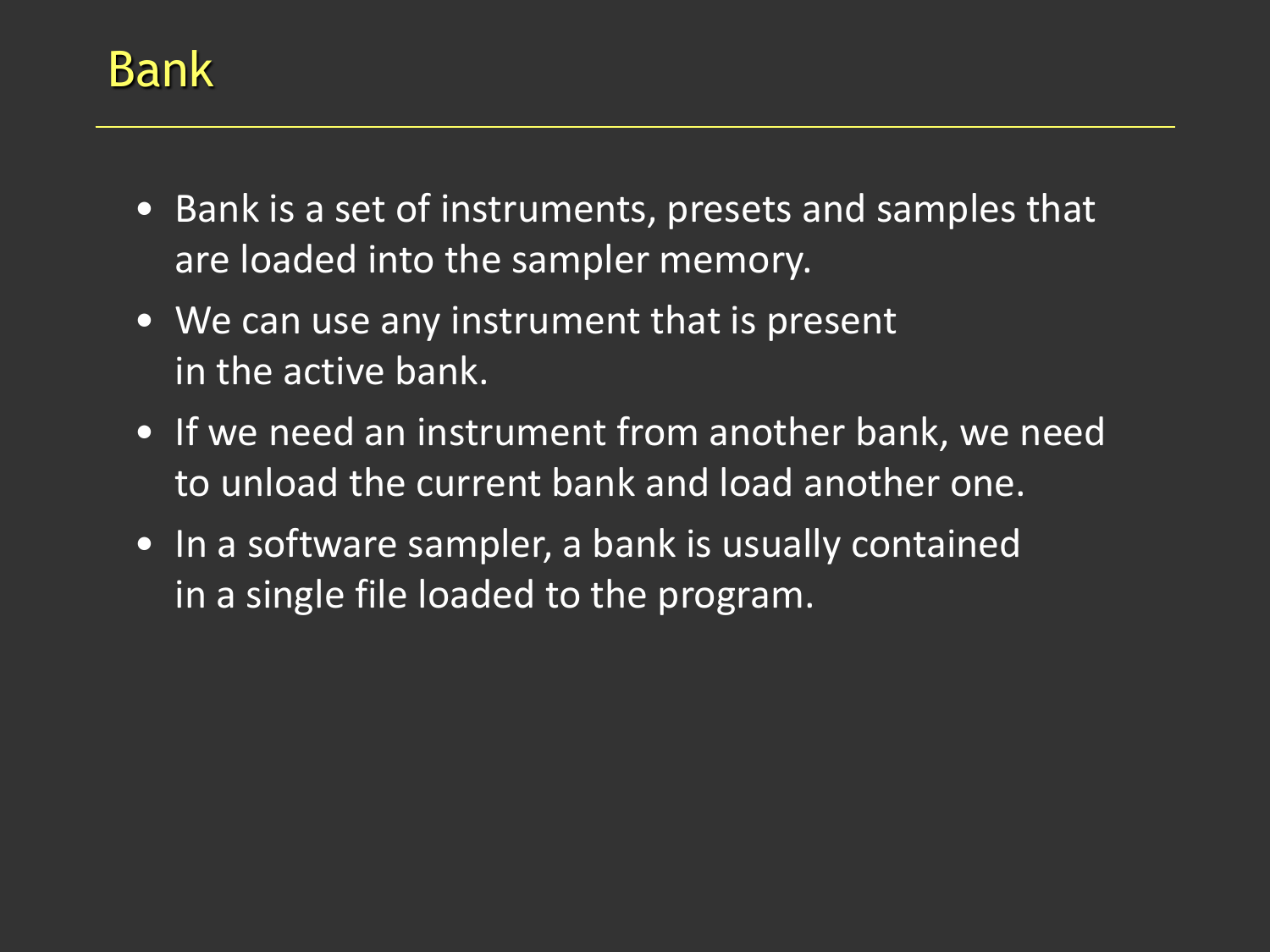#### Bank standards

- Banks are binary files. A format of storing data in the bank is often proprietary, it depends on the software publishers.
- There are some standard formats that allow for using the same bank in different instruments.
- Tools for conversion between formats are available.
- The most commonly used standard formats:
	- *SoundFont* (SF2),
	- DLS (*Downloadable Sounds*).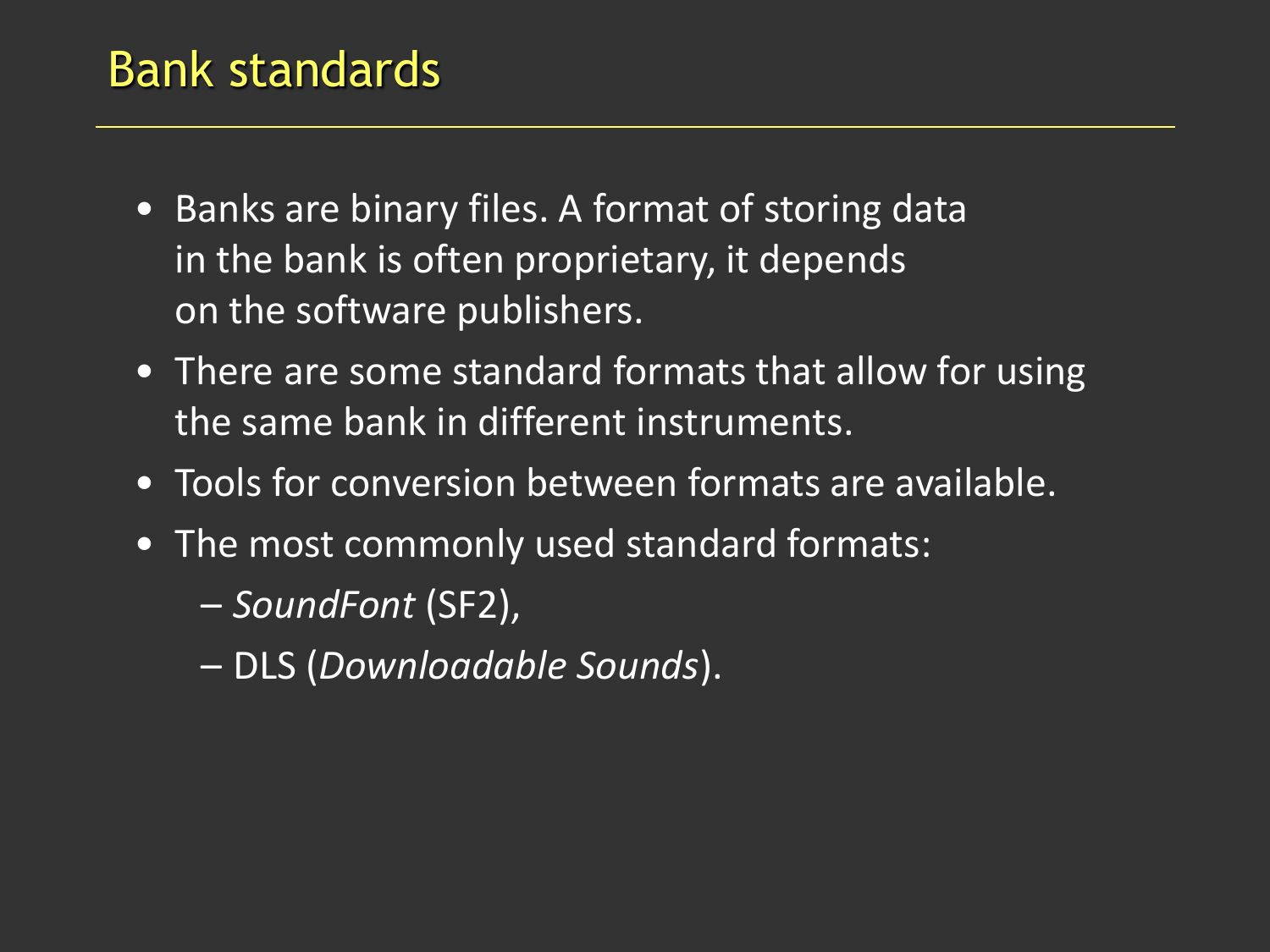There are two types of instruments in a sampler:

- melodic for sound samples with a defined pitch; different keys play samples with an appropriate pitch,
- percussive for sound samples with undefined pitch (percussive sounds, e.g. a drum kit):
	- if we want a realistic instrument, we don't use transposition, so we don't need the whole keyboard,
	- a convention: different sounds (instruments) are assigned to each key.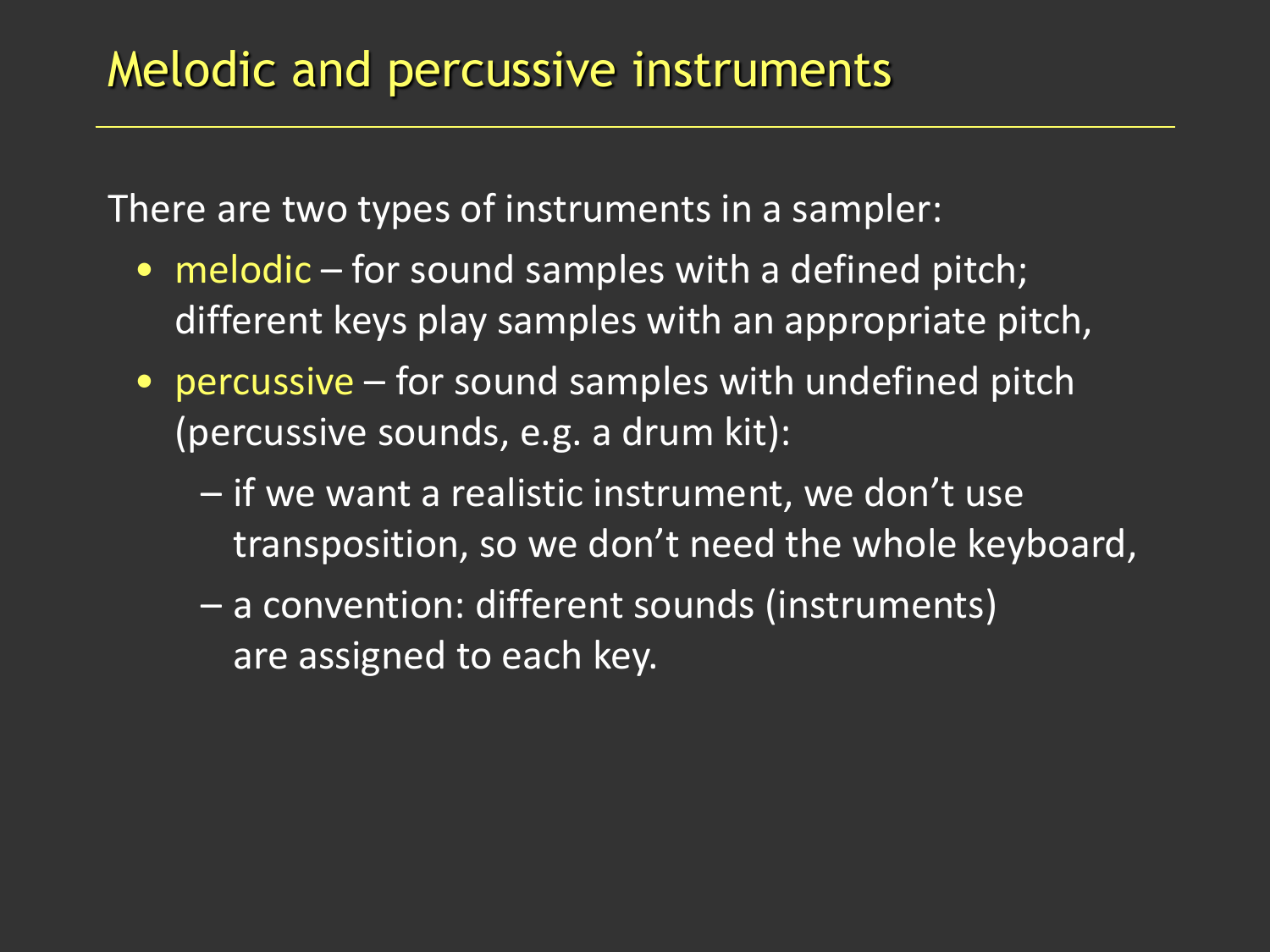Additional sound processing in a sampler includes:

- adding an envelope to shape the loudness changes, especially in the attack and release phases,
- filtering timbre changes, may be controlled with an envelope generator or a velocity sensor,
- LFO modulation of pitch, loudness or filter cutoff,
- modulating the sample with a velocity sensor, modulation wheel and other controllers,
- sound effects, such as delay, chorus, phasor, etc.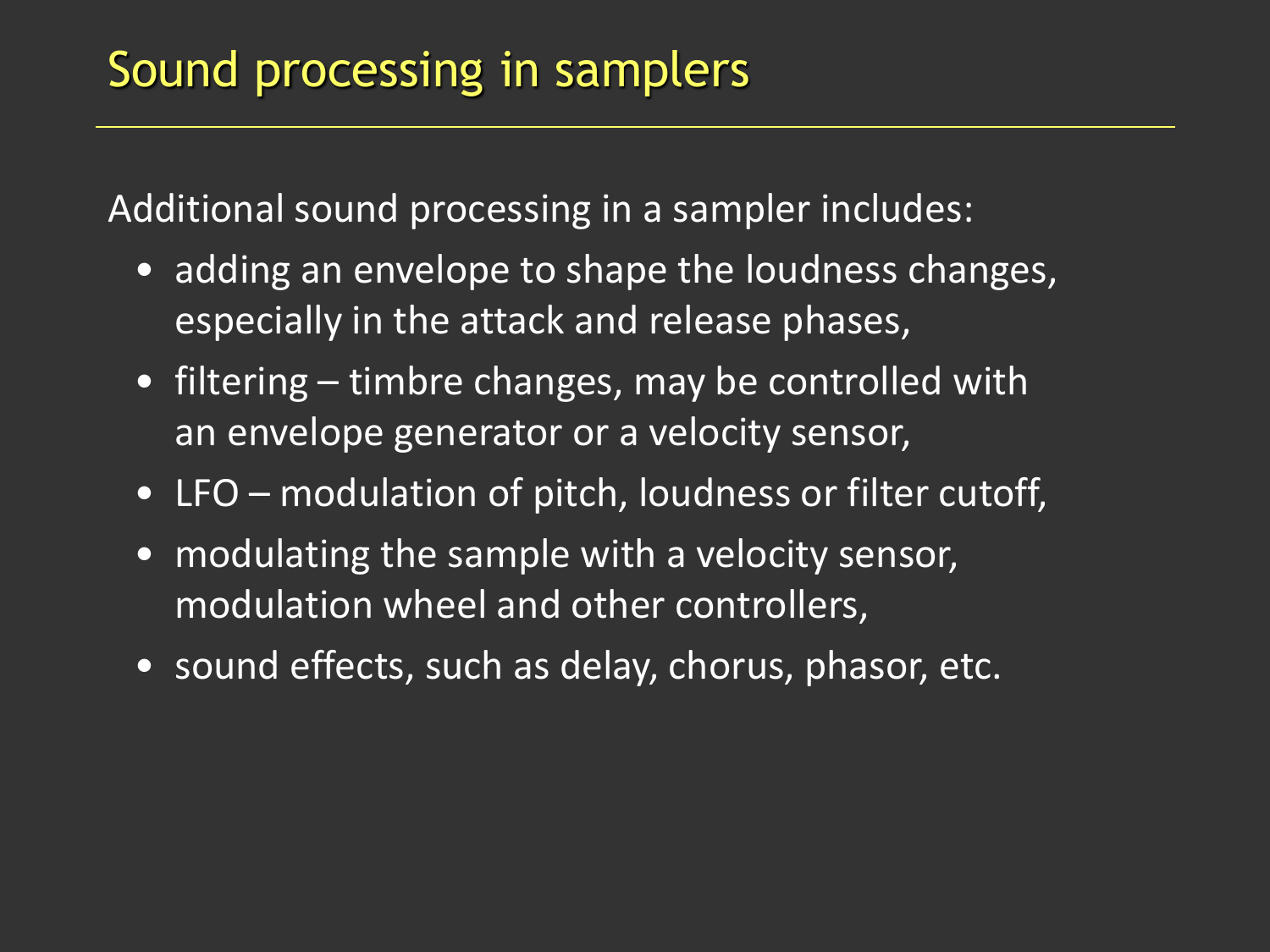#### Articulation problem in samplers

- The main problem with samplers: instruments sound just like the recorded samples, always the same.
- We can introduce some articulation into the sound by using the velocity sensor (determining the strength of key pressing) to modify:
	- loudness and its envelope (standard),
	- filter cutoff (e.g. stronger key press we pass more spectral components),
	- the selected layer (described before).
- Anyway, synthesizers are much better than samplers in terms of using the articulation.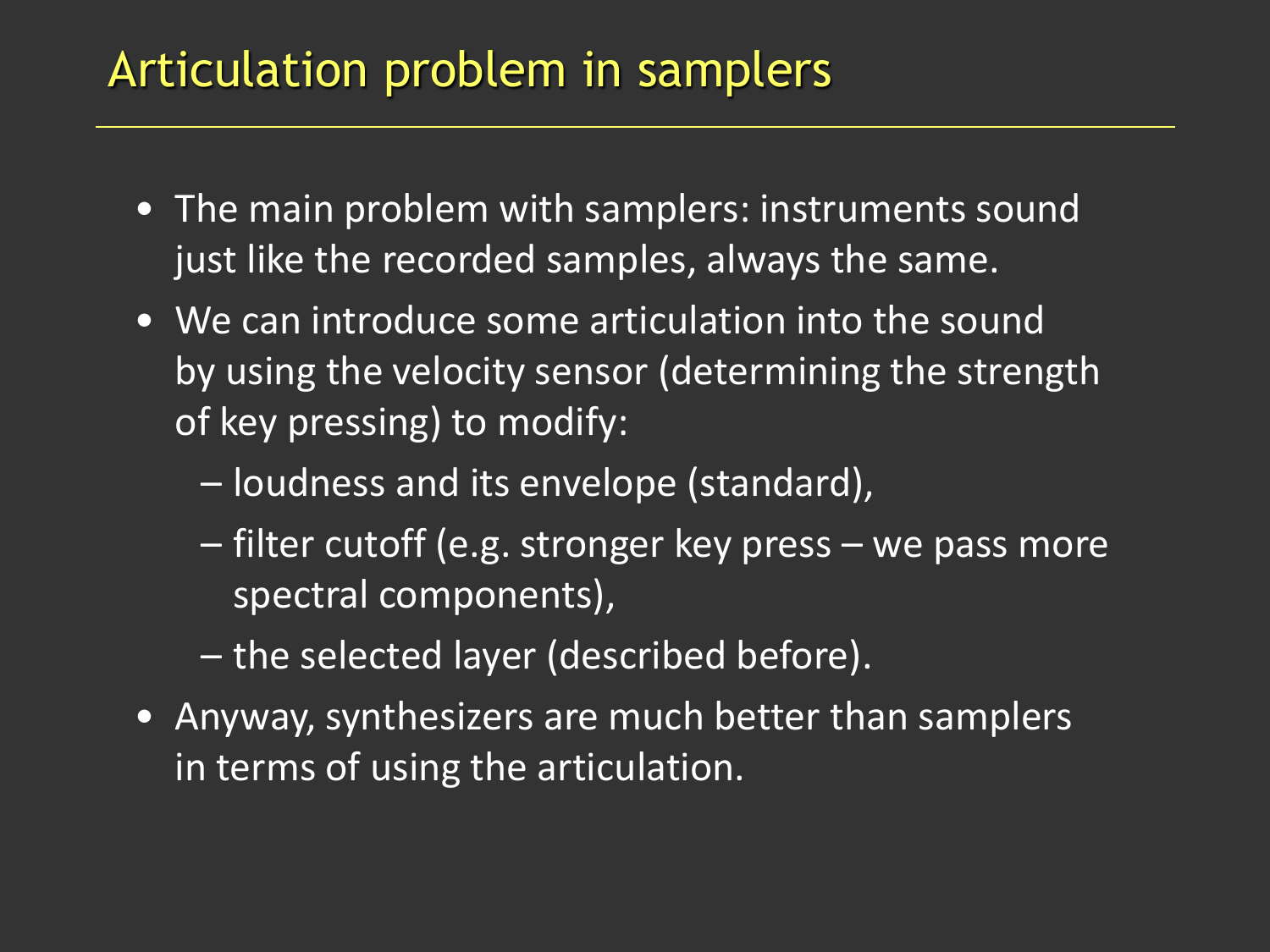#### A history of samplers

#### Fairlight CMI (1979)  $(ca. 25 0005)$



E-mu Emulator II (1984) (ca. 10 000\$)

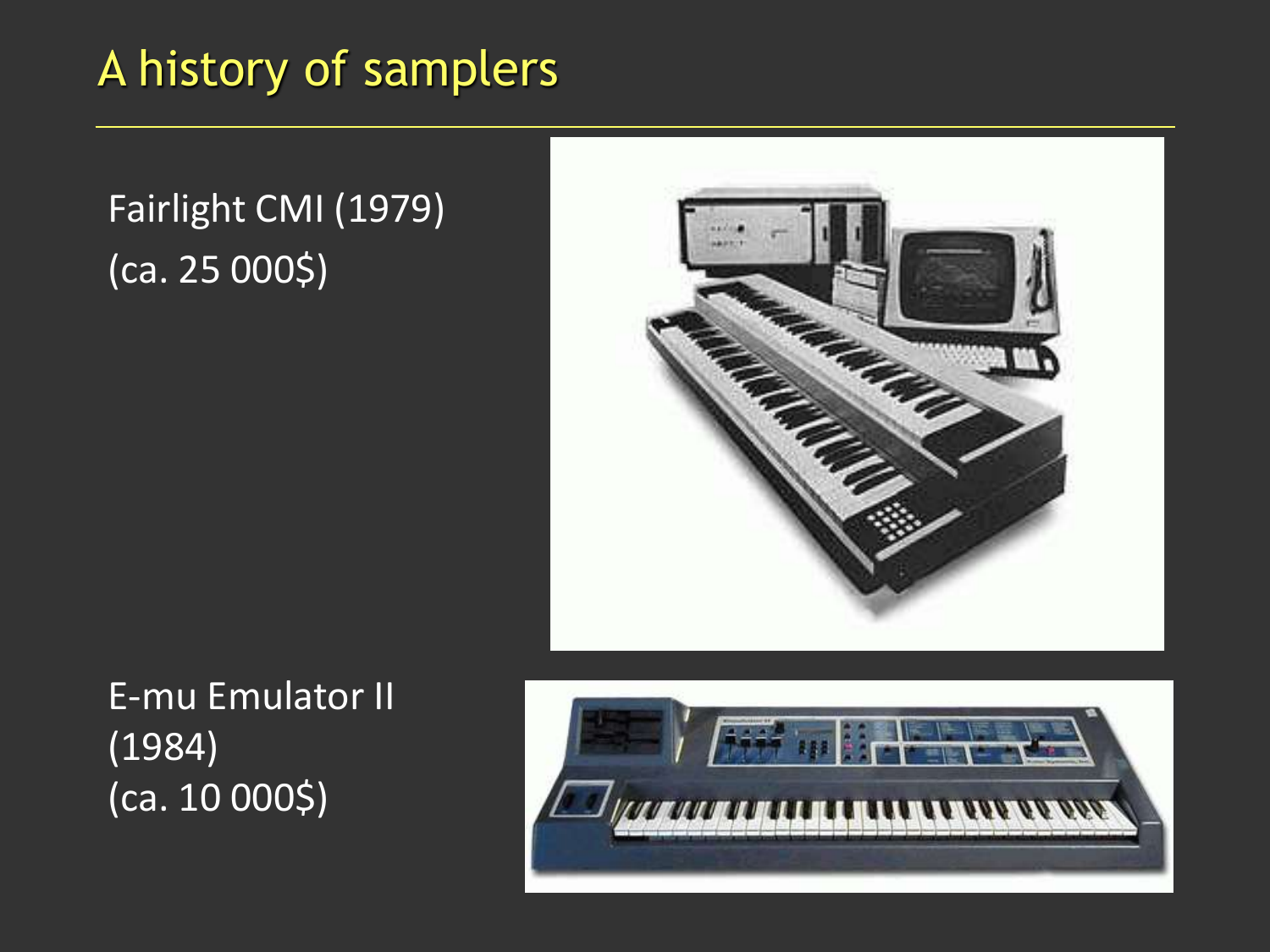## A history of samplers

• 1986: *Akai S900* a first really affordable sampler; 12 bit, RAM 750 kB



#### • 1988: *Akai S1000*

the most popular sampler in late 1980s, many functions, 16-bit 44100 Hz stereo, RAM 32 MB, 24-bit processing

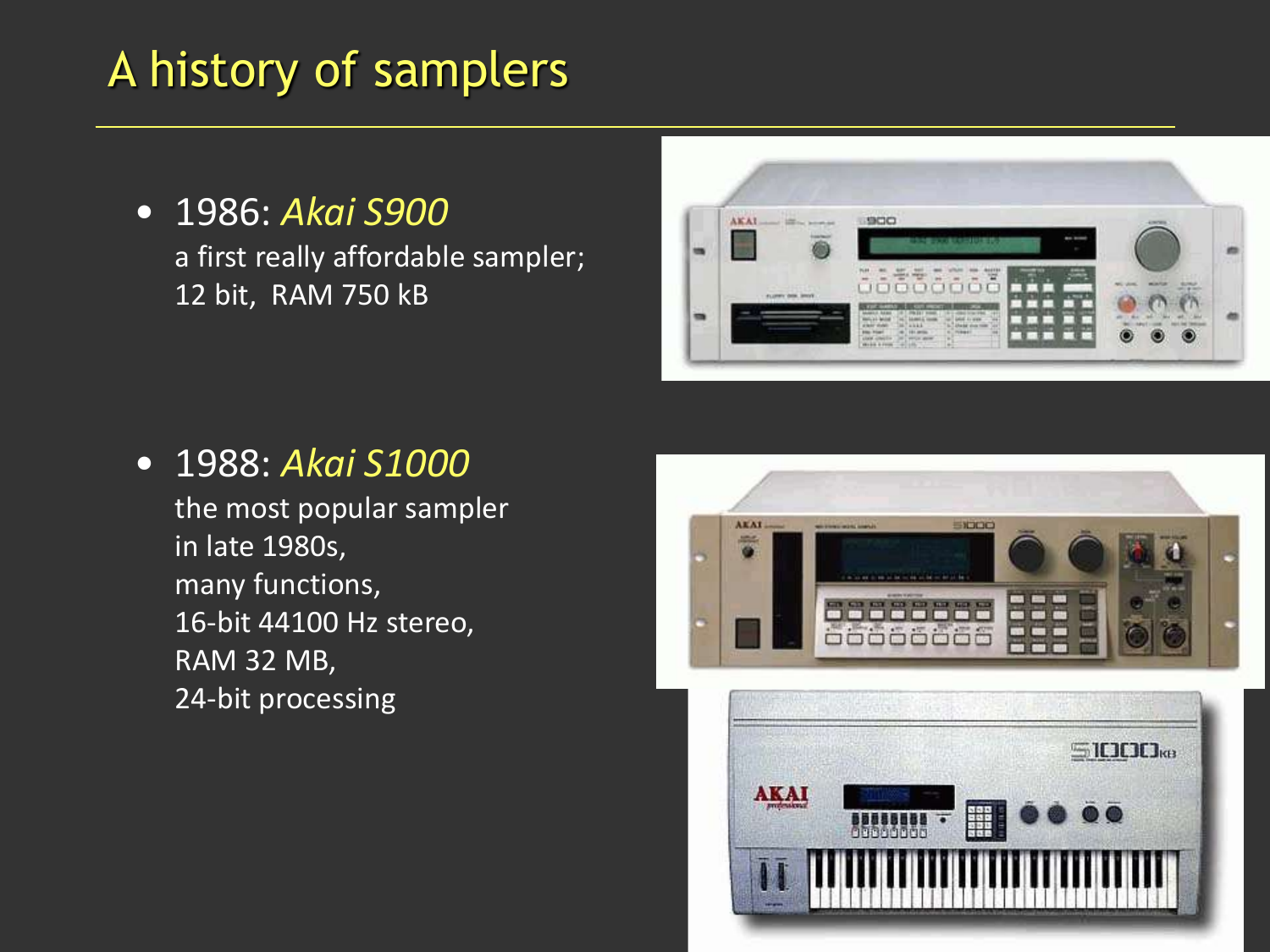Software samplers are computer programs that allow for instrument creation and playback. They are easier to use than hardware samplers, and they have more functions.

Selected software samplers:

- *Kontakt* (Native Instruments)
- *GigaStudio* (Tascam)
- *FL Studio* (*Fruity Loops*) (Image Line Soft.)
- TX16Wx (Cwitec, free version)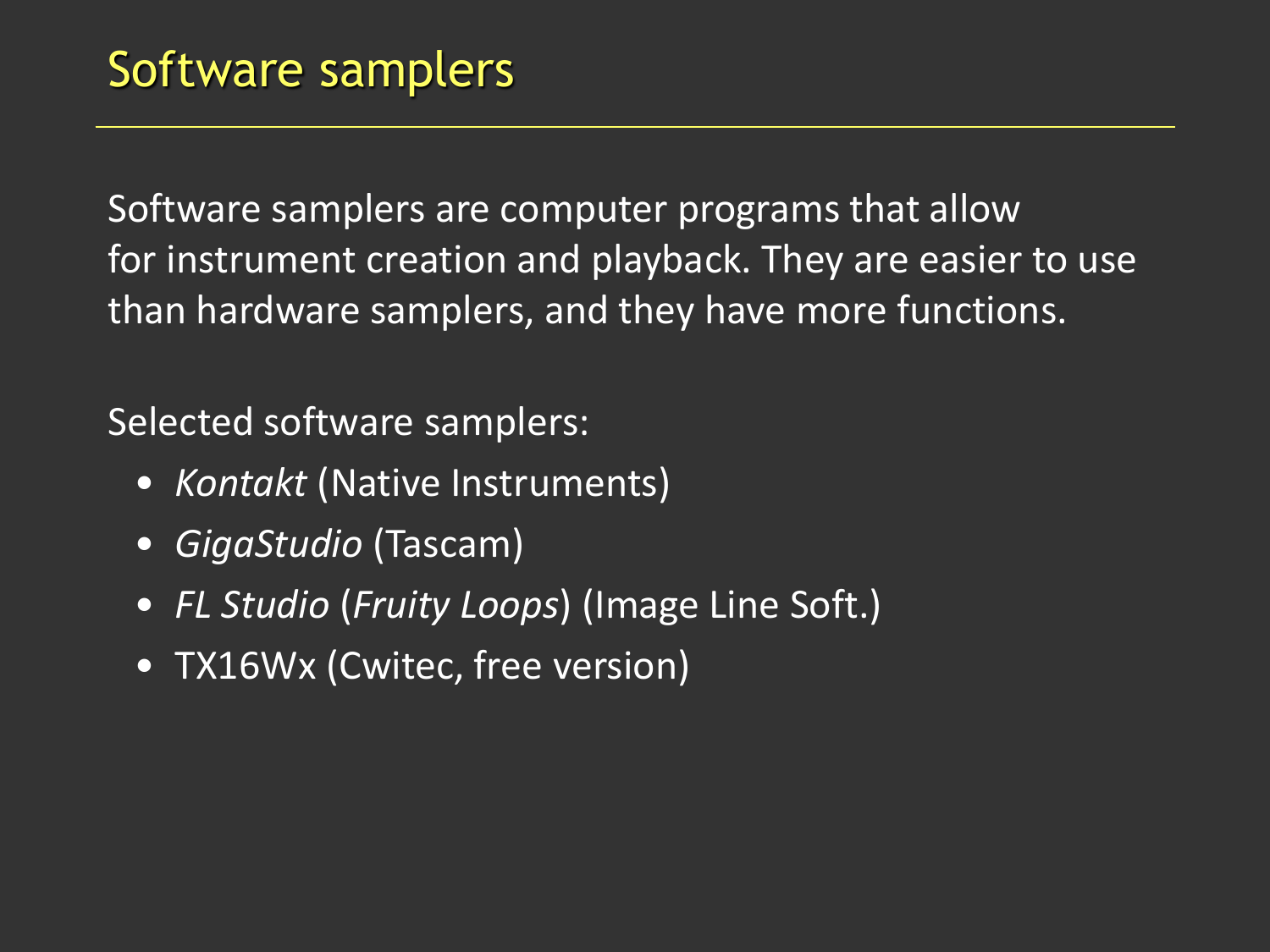#### Kontakt – a software sampler

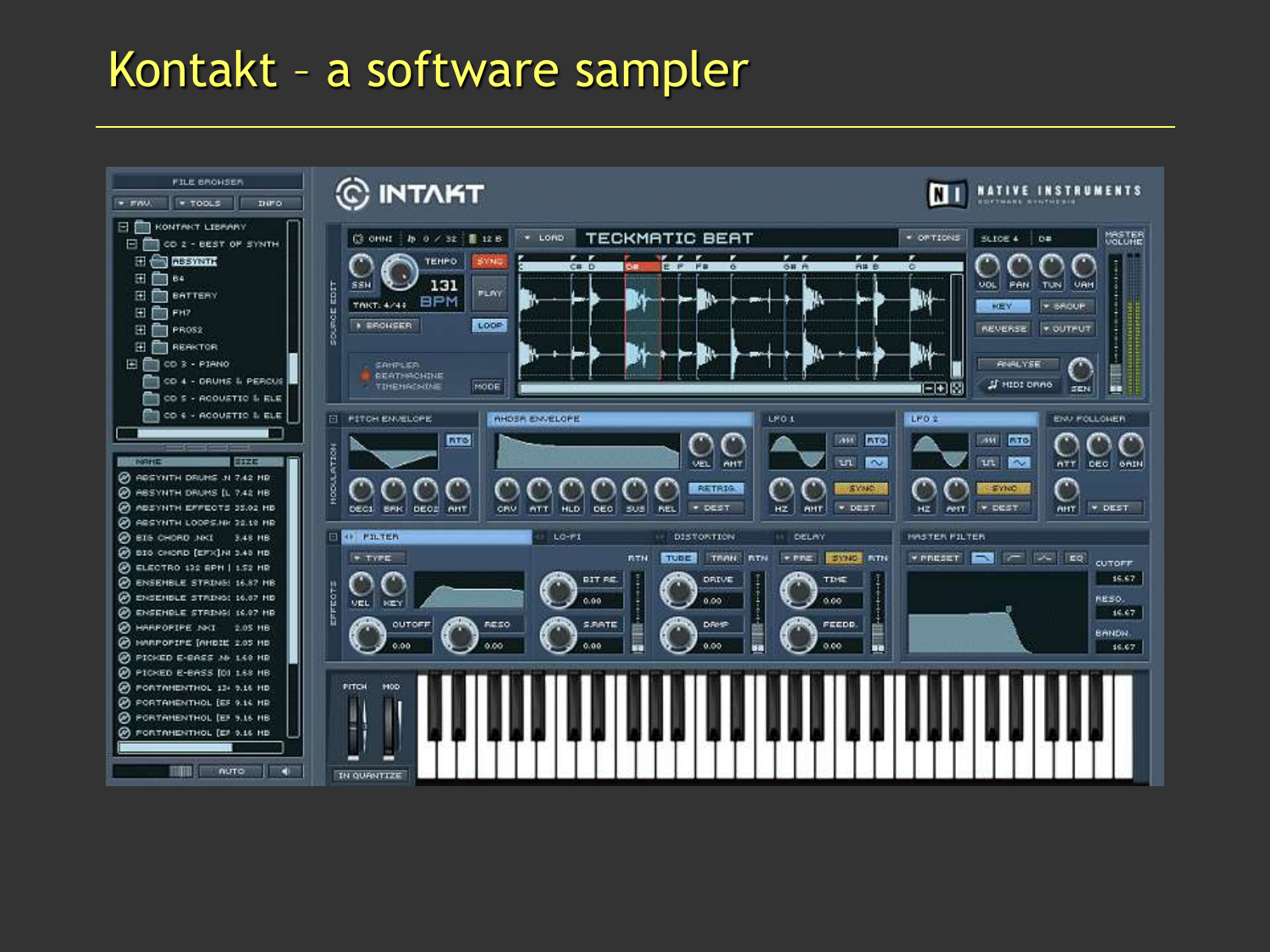- There are EMIs that only play back the samples stored in a read-only memory, without possibility of adding custom samples.
- Such an instrument is informally called a ROMpler*.*
- They are neither samplers nor synthesizers.
- The easiest and cheapest digital instruments for musicians who need a "plug & play" device that plays sounds of many different instruments.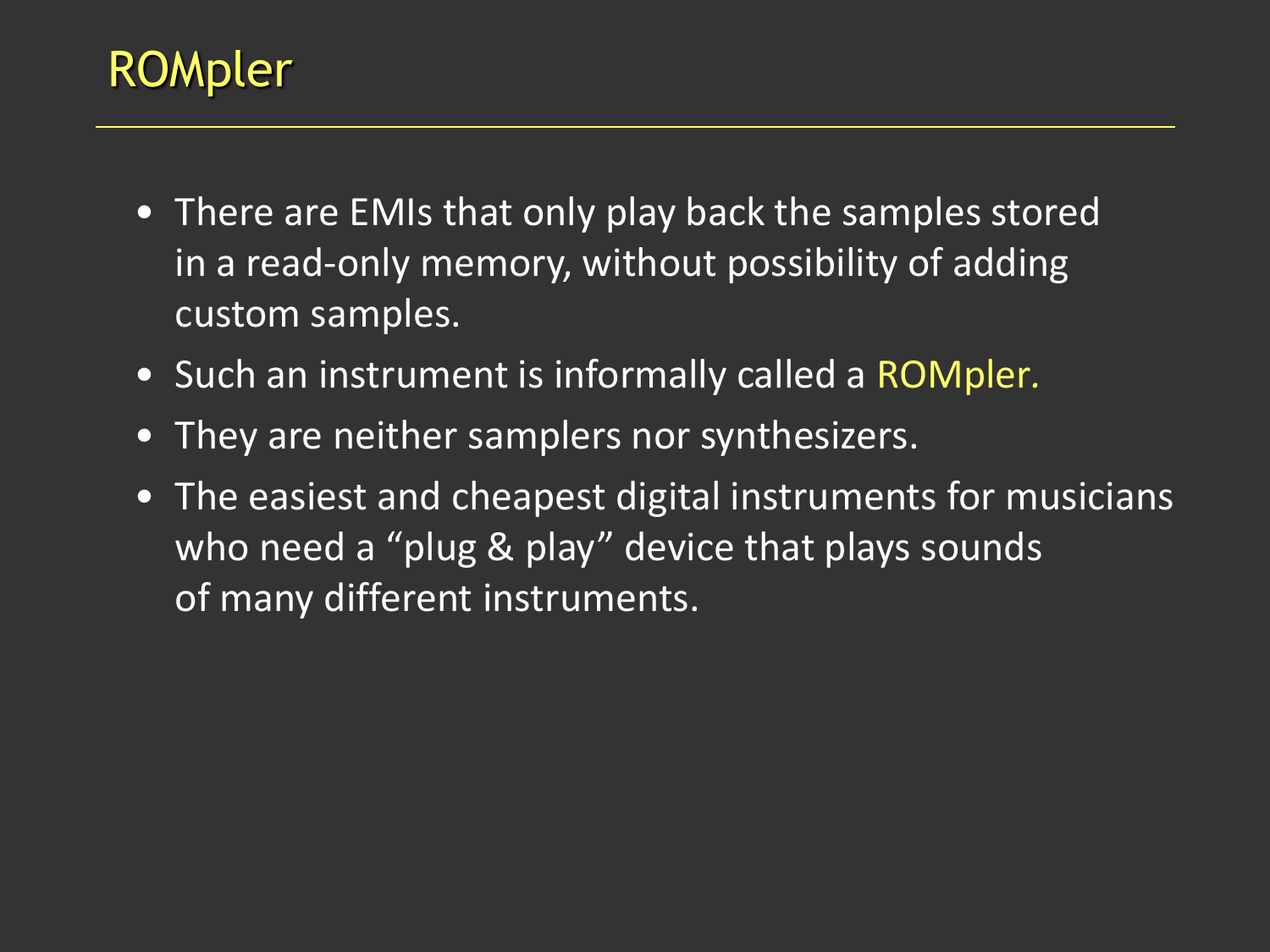## Wavetable synthesis vs. sampling

#### Wavetable synthesis:

- single periods of wave shapes are stored in memory,
- the whole signal is looped,
- waves can be changed and altered during playback,
- sound is generated in real time.

Sampling:

- longer sounds stored in memory,
- selected fragments are looped, or no looping at all,
- custom samples may be used,
- transposition is more problematic and introduces more audible distortion.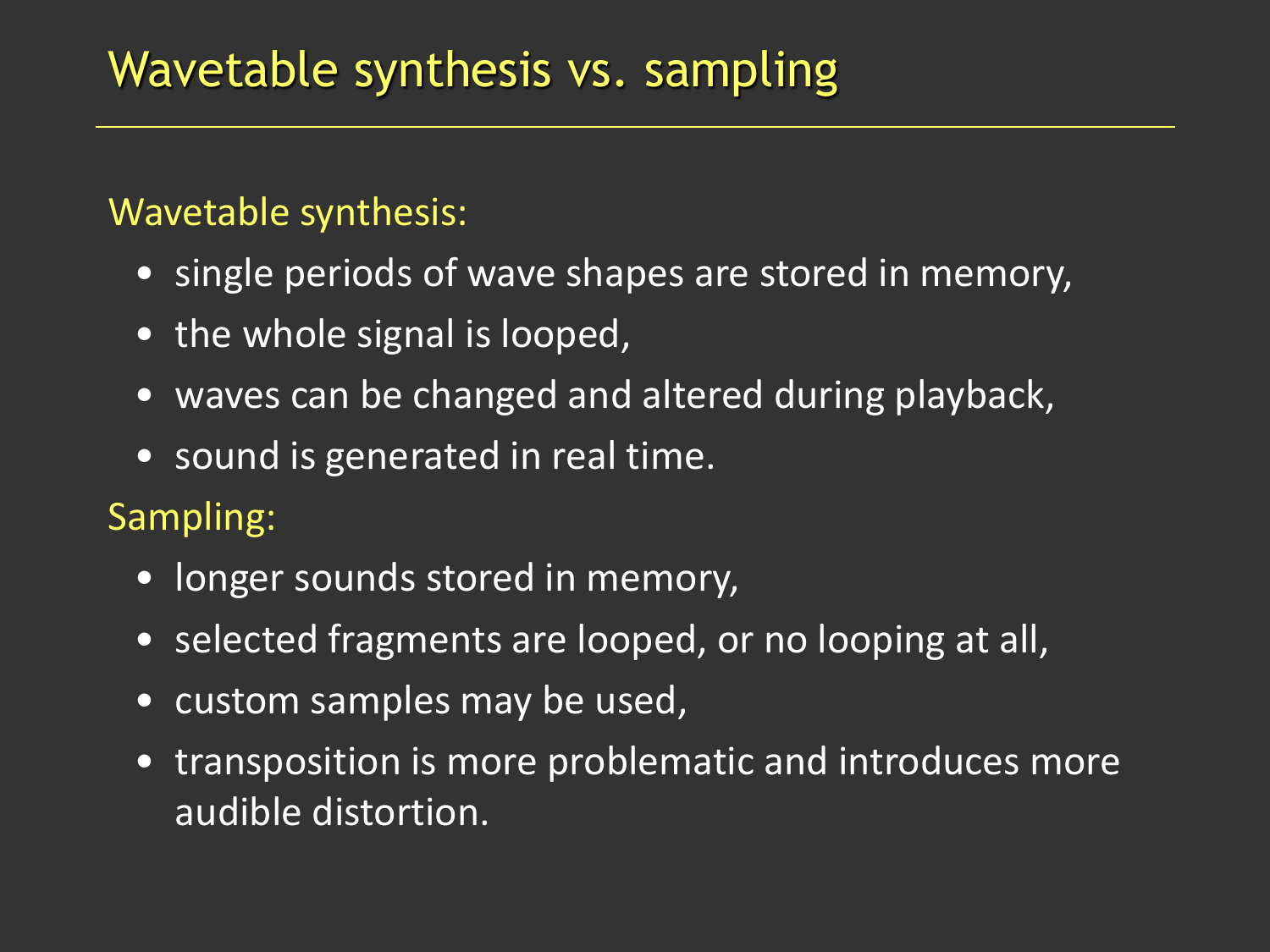EMIs available in the market often combine functions:

- sampling instruments created from recorded sounds,
- instrument samples stored in ROM,
- sound synthesis, usually subtractive,
- advanced sound processing (modulation, effects, combining multiple sounds).

If we want to create custom instrument banks, we use a software sampler, and the created banks are loaded into a hardware or software sampler.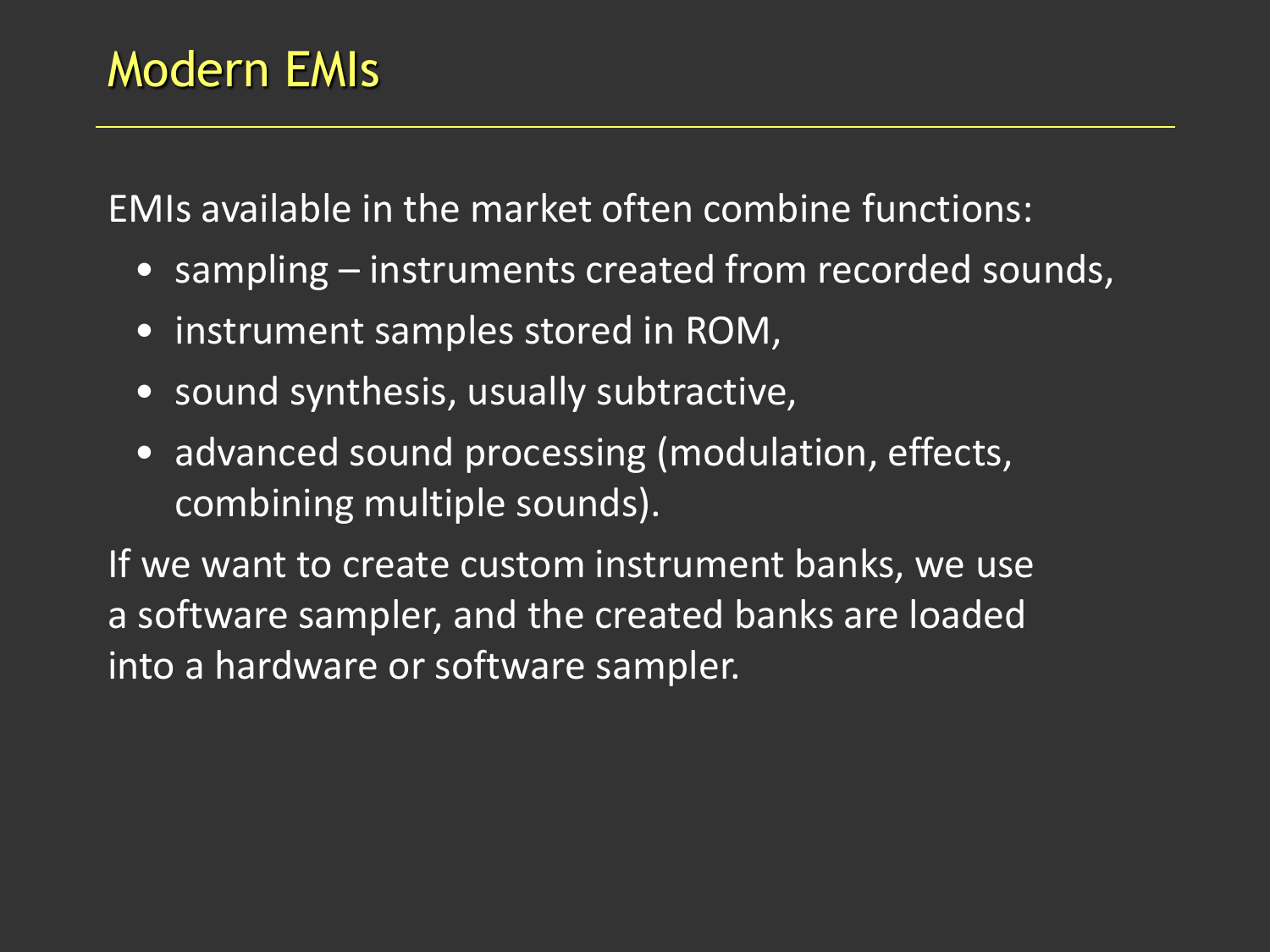Clavia Nord Stage 2 (2011)

- *Piano section* samples of various pianos,
- *Organ section* organ sound synthesis by physical modelling,
- *Synth section* subtractive synthesis, FM (3-op) and sampling.

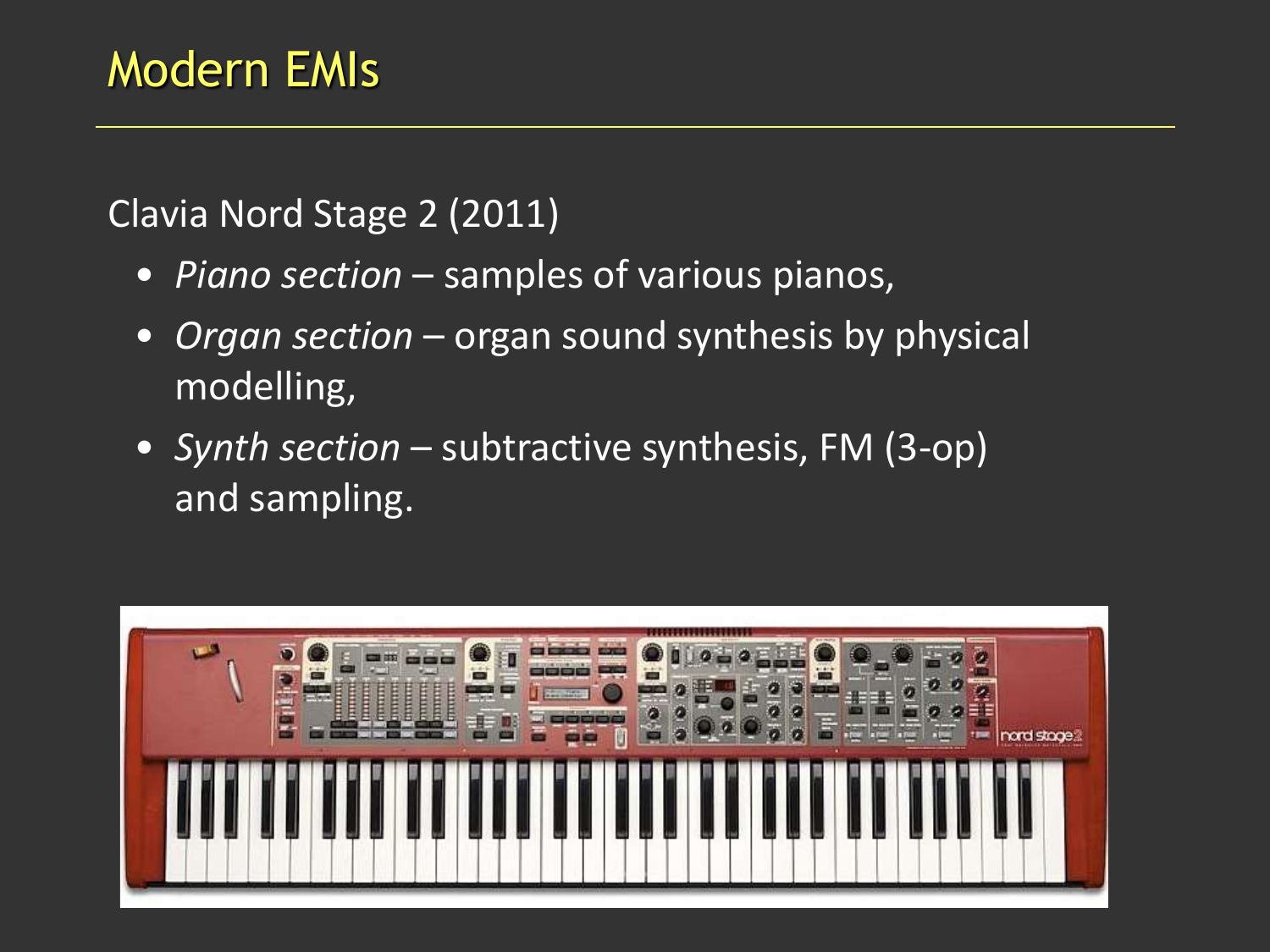## Summary

#### Pros of sampling:

- we can obtain realistic sounds of real instruments,
- we can create custom instruments from samples,
- any sound source can be turned into an instrument,
- many existing banks ready to use,
- novel sound creation capabilities in 1980s,
- easy to build  $(DSP + RAM)$ ,
- easy to use with a software implementation.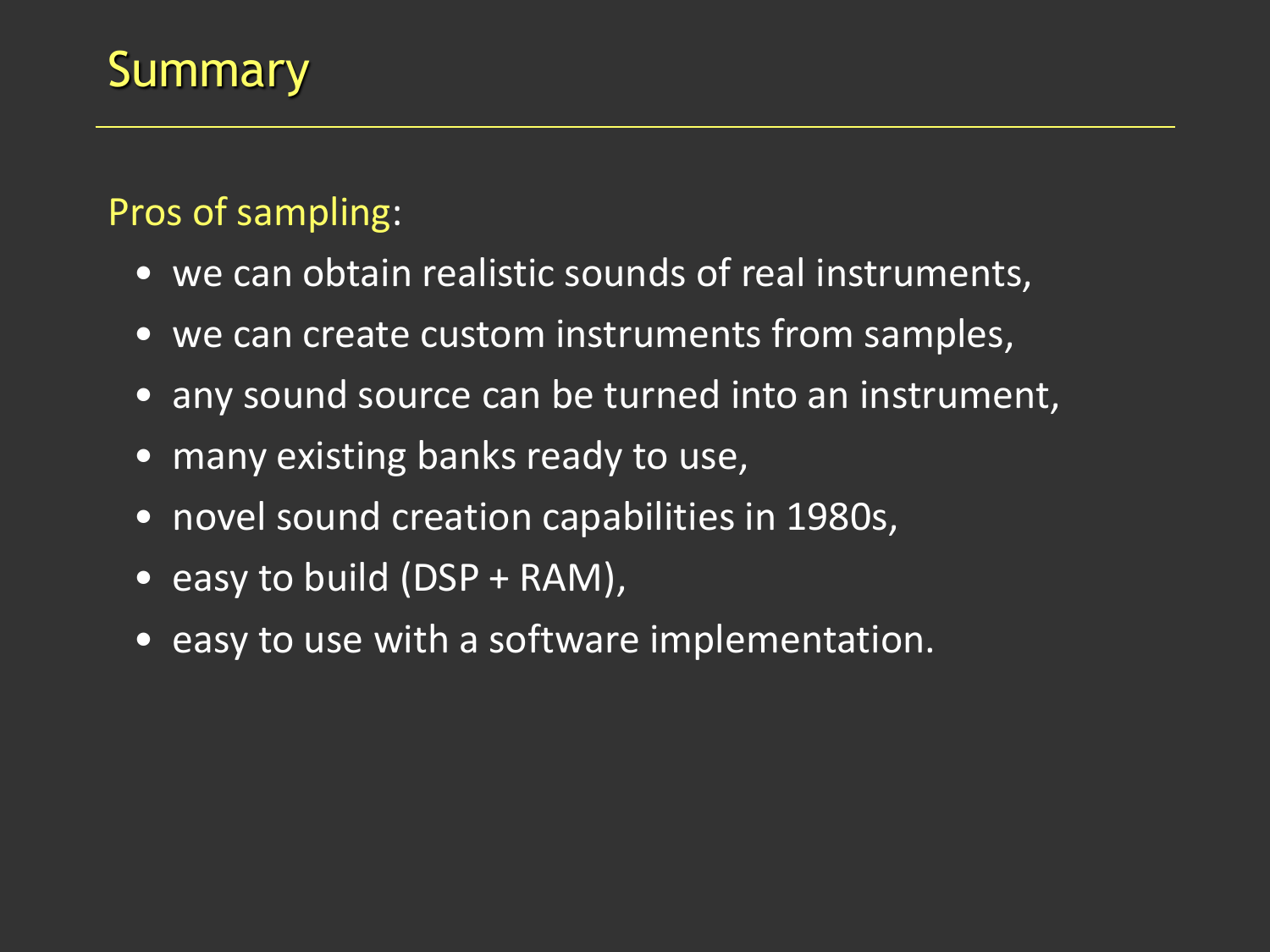## Summary

#### Cons of sampling:

- we are limited to existing sounds,
- not many options to alter the sound, lack of real articulation,
- large amounts of memory are needed,
- time-consuming instrument creation and tuning,
- transposition distortions,
- many musicians use ready-to-go templates,
- it's not possible to shape the sound as much as in synthesizers; creation of "new sounds" is greatly limited.